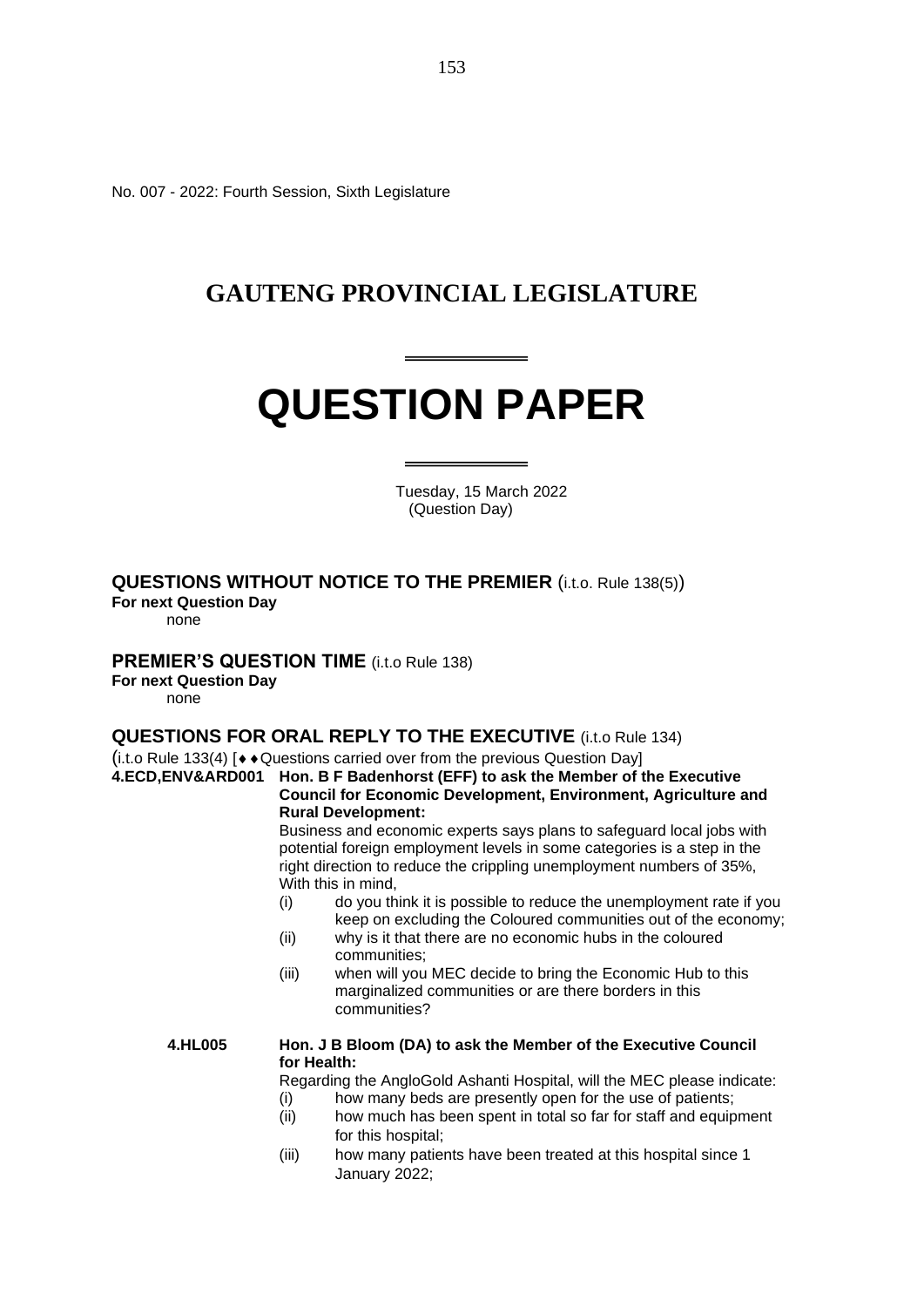- (iv) will staff and equipment from this hospital be transferred to other hospitals where they can be of better use; and
- (v) what is the proposed future use for this hospital?

#### **4.HL006 Hon. J B Bloom (DA) to ask the Member of the Executive Council for Health:**

Regarding the payment of employees, will the MEC please indicate:

- (i) how many employees were not paid their due salary in January and February this year respectively in the actual month that they did the work (please give separately for each month);
- (ii) how many employees were not paid overtime that was worked in January and February this year respectively (please give separately for each month);
- (iii) how many employees are still owed money by the department for work performed this year;
- (iv) approximately how much in Rands and cents is owing to the employees in (iii) above; and
- (v) what accounts for the failure to pay them on time?

#### **4.HL007 WITHDRAWN**

#### **4.TR003 Hon. F P Nel (DA) to ask the Member of the Executive Council for Roads and Transport:**

With regards to vehicle roadworthy testing at all testing stations in the province, and the maximum cap that was placed on vehicle roadworthy tests, can the MEC please indicate the following:

- (i) why has the maximum cap on vehicle roadworthy tests not been lifted;
- (ii) what is causing the delay in lifting the cap on roadworthy tests;
- (iii) when will the cap on vehicle roadworthy tests at public and private testing stations be lifted;
- (iv) will any new systems be introduced to manage the number of roadworthy tests at public and private testing stations; and
- (v) please explain how this system intends to operate?

#### **4.HL008 Dr. M R Phaladi-Digamela (ANC) to ask the Member of the Executive Council for Health:**

With regard to Thelle Mogoerane hospital, can MEC please indicate? As a new hospital, Thelle Mogoerane is using an electronic file system to capture patient records. Simultaneously, the hospital continues to open hard copy files for patients, duplicating a similar role and adding to the workload. The department of health pays a monthly fee to keep the hard copy files including patient information at a specific private storage facility, could the MEC please indicate:

- (i) is there a particular reason for Thelle Mogoerane hospital to collect patient data in both electronic and hard copy formats;
- (ii) how much is the department of health paying on monthly basis for storing patient's hard copy records at a private storage facility;
- (iii) how much has the Department of Health paid for record storage in the last three financial years since it began using a private storage facility for hospital patient files;
- (iv) is it necessary to keep patient files for an inordinate amount of time, including for patients/clients who have died; and
- (v) what is the department's plan for creating an internal storage facility on the Thelle Mogoerane hospital premises?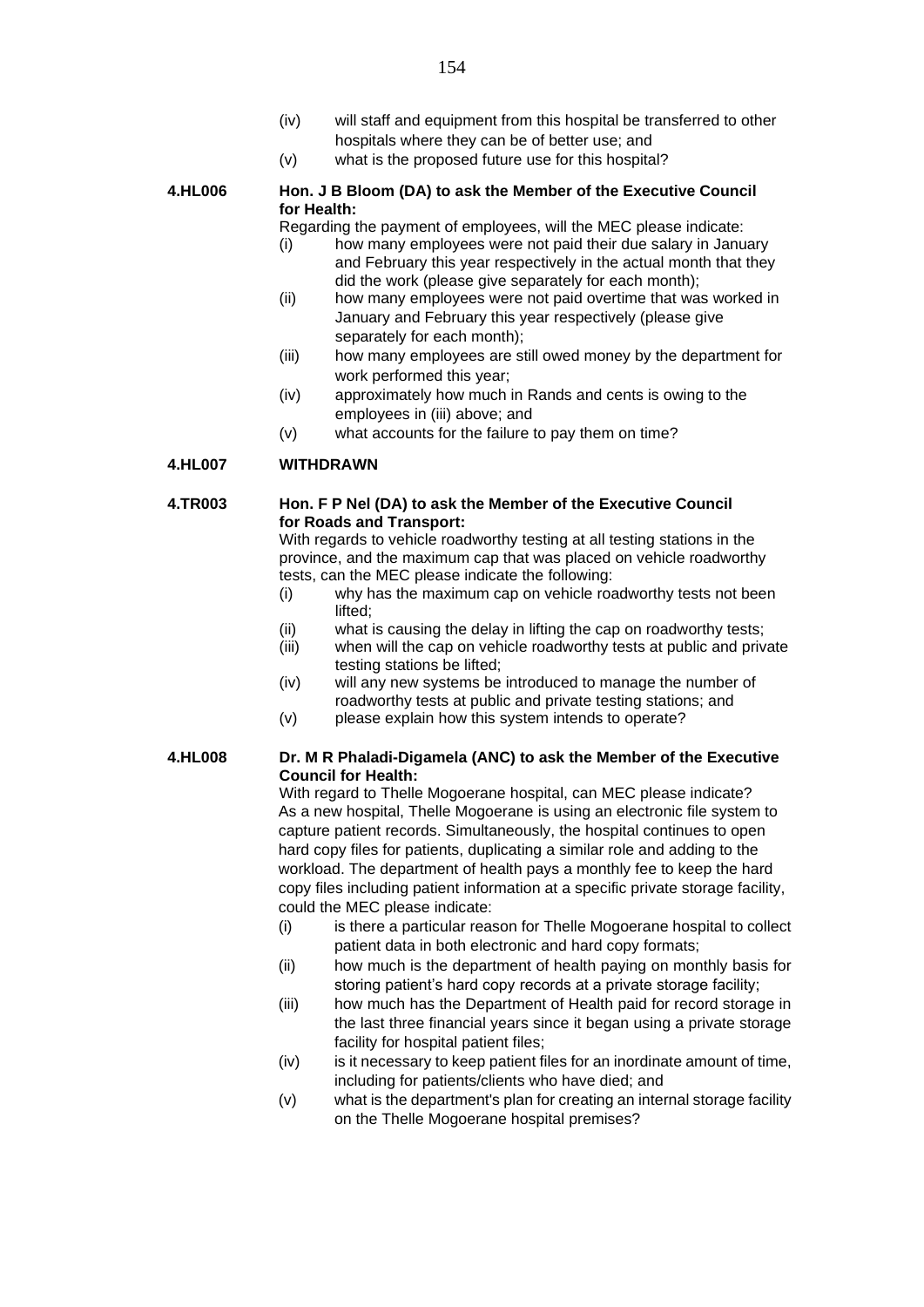| <b>4.INF001</b> | Dr. M R Phaladi-Digamela (ANC) to ask the Member of the Executive<br><b>Council for Infrastructure Development:</b><br>With regard to Thelle Mogoerane hospital, can MEC please indicate?<br>In Thelle Moegoerane hospital 56 staff members are claimed to be<br>working as appointed under the DID. These employees are believed to<br>work on projects on a daily basis. Because the hospital is still relatively<br>new, only minor maintenance is carried out. Approximately four people<br>were spotted on duty during the portfolio committee's visit to the hospital,<br>while 52 people were not seen at the facility. Can the MEC answer the |
|-----------------|-------------------------------------------------------------------------------------------------------------------------------------------------------------------------------------------------------------------------------------------------------------------------------------------------------------------------------------------------------------------------------------------------------------------------------------------------------------------------------------------------------------------------------------------------------------------------------------------------------------------------------------------------------|
|                 | following questions:                                                                                                                                                                                                                                                                                                                                                                                                                                                                                                                                                                                                                                  |
|                 | how many of the 56 DID workers are involved in addressing projects<br>(i)<br>at the hospital, if any;                                                                                                                                                                                                                                                                                                                                                                                                                                                                                                                                                 |
|                 | what is the job description for 56 employees that are responsible for<br>(ii)<br>DID functions;                                                                                                                                                                                                                                                                                                                                                                                                                                                                                                                                                       |
|                 | (iii)<br>how many projects are currently taking place in the hospital to keep<br>56 staff members busy;                                                                                                                                                                                                                                                                                                                                                                                                                                                                                                                                               |
|                 | state the identified workstation of the 56 personnel in the hospital<br>(iv)<br>facility; and                                                                                                                                                                                                                                                                                                                                                                                                                                                                                                                                                         |

(v) what is the budget for paying the 56 DID personnel that work at Thelle Mogoerane Hospital on annual basis?

#### **For next Question Day**

#### **4.PS004 Hon. M Shackleton (DA) to ask the Member of the Executive Council for Community Safety:**

Regarding the Gauteng Traffic Police, will the MEC please indicate:

- (i) how many vehicles do the Gauteng Traffic Police currently have;
- (ii) are these adequate amounts of vehicles;
- (iii) if not, why has nothing been done about this to date;
- (iv) how many vehicles will be added to the fleet in this financial year; and
- (v) how many vehciles will be added to the fleet once the Gauteng Traffic Police become a 24 hour service?

#### **4.HL009 Hon. J B Bloom (DA) to ask the Member of the Executive Council for Health:**

With regard to food shortages at the Chris Hani Baragwanath Hospital , will the MEC please indicate:

- (i) what food shortages have occurred since 1 January this year;
- (ii) what are the reasons for the food shortages;
- (iii) who is accountable for the failure to provide the normal full range of food at the hospital;
- (iv) what disciplinary steps have been taken against any official who was negligent in this regard; and
- (v) what has been the effect on patients of the food shortages?

#### **4.HL010 Hon. J B Bloom (DA) to ask the Member of the Executive Council for Health:**

Regarding post-mortems at the state mortuaries, will the MEC please indicate:

- (i) what is the average time to do a post-mortem;
- (ii) what is the backlog in numbers of the reports on the postmortems;
- (iii) what is the average time to produce the report on the postmortems;
- (iv) what accounts for the backlog and the long time to produce reports on the post-mortems; and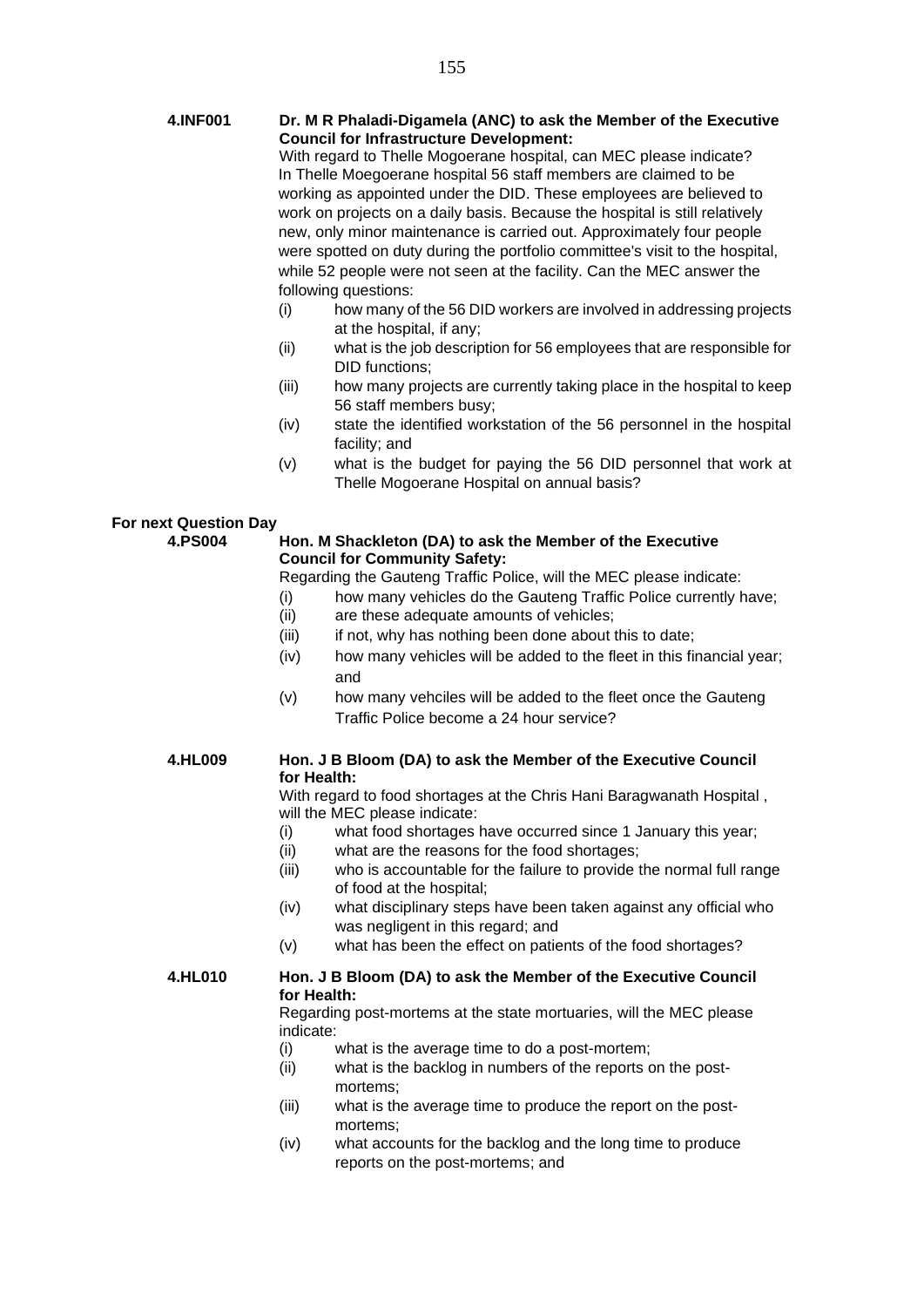(v) what is being done to cut the backlogs and speed up the reports on the post-mortems?

#### **4.PS005 Hon. R Mnisi (EFF) to ask the Member of the Executive Council for Community Safety:** During my oversight visit to Tarlton Police Station in Mogale City, it was

highlighted that the station shares police vehicles with Krugersdorp and Kagiso police stations, especially during emergencies due to shortage of vehicles at the station.

With this in mind, would the MEC please respond to the following questions:

- $(i)$  for how long this problem of police vehicles shortage in Tarlton been going on (in your response please indicate how many vehicles are allocated for the entire community and how many are currently operational);
- (ii) what is the expected response time for police officers to attend to emergencies under normal circumstances when police vehicles are readily available (in your response, please also indicate how long does it take for police to attend to emergencies in Tarlton if vehicles have to be called from Krugersdorp and Kagiso);
- (iii) in what way does this shortage of police vehicles in Tarlton affect service delivery in all the affected areas including both Kagiso and Krugersdorp where vehicles are being borrowed during emergencies;
- (iv) with regards to (i) above, what has the department been doing to ensure that Tarlton police station receives the required number of police vehicles (in your response please explain when last the department attempted to address the problem of shortage of police vehicles at this police station); and
- (v) when should the Tarlton police station expect a new fleet of police vehicles to supplement the existing ones to ensure effective service delivery and police visibility in the area and to stop borrowing vehicles from other police stations during emergencies (in your response please provide implementable timeframes)?

#### **WRITTEN QUESTIONS FOR ORAL EXPLANATION & TABLING IN THE**

**HOUSE** (i.t.o Rule 137(5) [**\*\*** Request for extension of time (i.t.o Rule 137(2)] (i.t.o Rule 133(4) [ $\leftrightarrow$  Questions carried over from the previous Question Day]

## **For next Question Day**

#### *MEC FOR HEALTH:*<br>5.HL017 H **Hon. W Peach (DA) to ask the Member of the Executive Council for Health:** Regarding the Naledi Youth Against HIV Aids T B Organisation (Nyahato), will the MEC please indicate: (i) whether this NGO was mistakenly taken off the list for funding; (ii) what funding has this NGO received in the past; (iii) will funding be restored to this NGO; and (iv) if not, why not? **5.HL018 Hon. J B Bloom (DA) to ask the Member of the Executive Council for Health:** Further to the reply to 5.HL066 in 2021, will the MEC please indicate: (i) what progress has been made in compiling the report on all outstanding disciplinary cases; (ii) if this is not completed, why is this the case; (iii) what are the details of the outstanding disciplinary cases, including date and nature of the offence, the person concerned and the position he/she holds;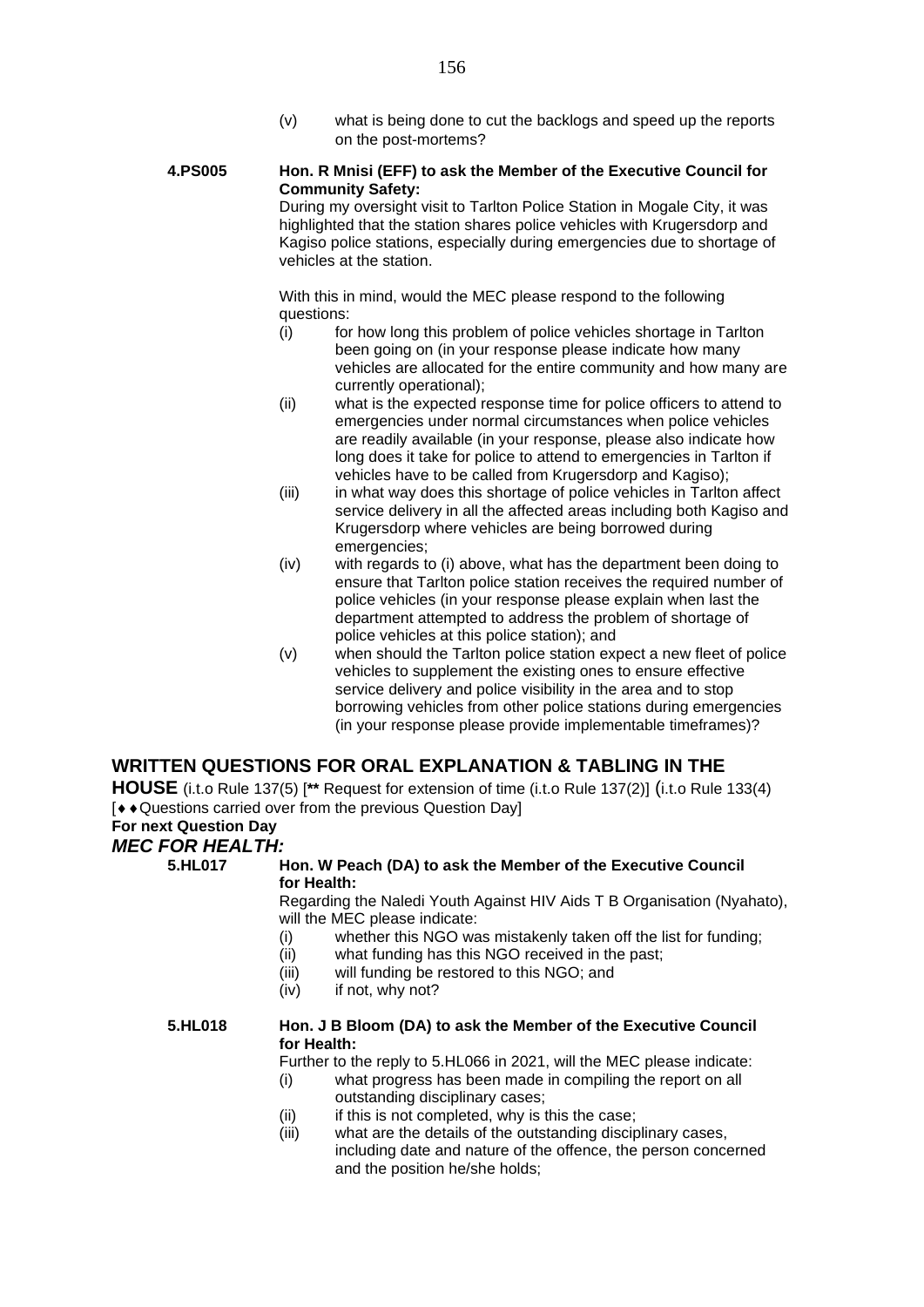- (iv) in each case in (iii) above, what progress has been made;
- (v) what progress has been made in the disciplinary case against Mr Tebogo Legodi who was mentioned in the Special Investigating Report published in the Government Gazette no.33190;
- (vi) if not, why not; and
- (vii) what steps are being taken to finalise all the outstanding disciplinary cases?

#### **5.HL019 Hon. J B Bloom (DA) to ask the Member of the Executive Council for Health:**

Regarding corruption-related disciplinary cases at the Charlotte Maxeke Johannesburg Hospital, will the MEC please indicate:

- (i) how much such cases have there been since January 2017;
- (ii) in each case in (i) above, what was the date of the offence, the nature of the charge, and the outcome;
- (iii) what cases are currently still not concluded;
- (iv) what accounts for any delays in this regard; and
- (v) what steps are being taken to conclude these cases timeously?

#### **5.HL020 Hon. J B Bloom (DA) to ask the Member of the Executive Council for Health:**

Regarding the Chief Executive Officer (CEO) of Charlotte Maxeke Johannesburg Hospital, will the MEC please indicate:

- (i) what performance agreement is there with the CEO;
- (ii) if not, why not;
- (iii) when was she first appointed;
- (iv) what performance assessment has been done for her since her appointment;
- (v) if not, why not;
- (vi) what is her current total annual salary in Rands and cents;
- (vii) what bonus payments or any extra payments has she received since her appointment;
- (viii) in each case in (vi) above, what was the amount in Rands and cents and the reason for the amount paid;
- (ix) why has she not been held accountable for the fire at the hospital last year; and
- (x) what steps will be taken to ensure that the hospital has a competent and effective CEO?

#### **QUESTIONS FOR WRITTEN REPLY TO MEMBERS OF THE EXECUTIVE**

**COUNCIL** (i.t.o Rule 136) ( $\Box$  Indicates New Questions for the Current Week)

[ $\leftrightarrow$  Oral Questions converted to Written Questions by Resolution of the House]

[\*\* Request for extension of time (i.t.o Rule137(2)]

*PREMIER:*

#### **5.PR004 Hon. S T Msimanga (DA) to ask the Premier:**

Regarding the incidents of sexual misconduct or gender-based violence (GBV) cases reported in the department, could the Premier please indicate:

- (i) what is the total number of reported cases of sexual misconduct and GBV cases in the department in each year over the past five years;
- (ii) provide a breakdown of reported cases in the department in each year over the past five years;
- (iii) what disciplinary processes does the department have in place to deal with reported cases of sexual misconduct and GBV; and
- (iv) are any employees who have been found guilty of misconduct still in the employ of the department; and
- (v) what steps has the Premier taken to address and combat cases of sexual misconduct and GBV cases in the department?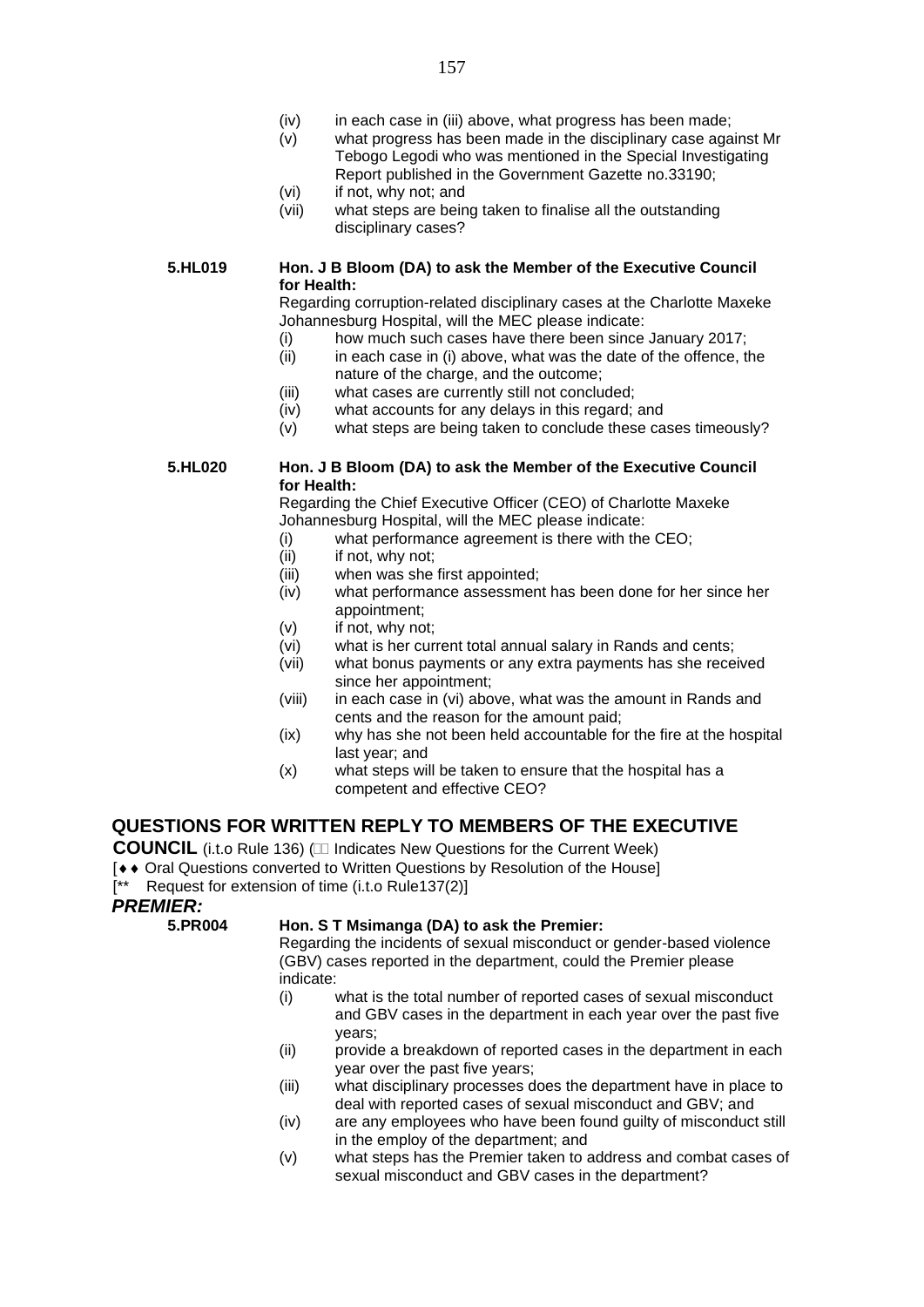#### *MEC FOR COMMUNITY SAFETY:*

#### **5.PS016 Hon. J J Hoffman (VF-Plus) to ask the Member of the Executive Council for Community Safety:**

It is with concern that the FFplus takes note that millions of rands are spent on civil claims against the SAPS as well as the Metro Police departments, can the MEC indicate:

- (i) what the current situation with regards to these claims are including amounts and claimants' success rates 21/22 financially:
	- a) SAPS Third party shot by an officer;
	- b) Metro police, TMPD, EMPD, JMPD Third party shot by an officer;
	- c) SAPS Unlawful arrest;
	- d) Metro Police, TMPD, EMPD, JMPD unlawful arrest;

#### **5.PS017 Hon. J J Hoffman (VF-Plus) to ask the Member of the Executive Council for Community Safety:**

With regards to the fatal shooting of security Guards of Clover SA, can the MEC indicate:

- (i) was there a SAPS case opened prior to the shooting;
- (ii) was the station notified about the unrest on the morning of the incident;
- (iii) did the station place a vehicle at the Clover building;
- (iv) has the station requested the assistance of POPS;
- (v) was POPS on scene prior to the fatal incident; and
- (vi) have there been arrests made for murder; and
- (vii) how many?

#### **5.PS018 Hon. J J Hoffman (VF-Plus) to ask the Member of the Executive Council for Community Safety:**

Can the MEC indicate:

- (i) how many SAPS members are deployed for personal protection duty;
- (ii) what is the cost of these deployments per financial year;
- (iii) how many private security VIP protection units are contracted; and
- (iv) what is the cost of these security firms?

#### **5.PS019 Hon. E du Plessis (DA) to ask the Member of the Executive Council for Community Safety:**

Regarding cable theft in the Welverdiend/Khutsong area in Merafong, would the MEC please indicate:

- (i) is the department aware of the theft of copper cable in the Welverdiend/Khutsong area in Merafong;
- $(ii)$  if so what is the plan to curb this;
- (iii) how many people have been arrested for cable theft in the areas above in the past three years;
- (iv) how many of those in (iii) have been convicted;
- (v) how many crimes have been committed while these communities were without electricity;
- (vi) how many vehicles do the Welverdiend and Khutsong Police Stations have respectively; and
- (vii) how many of these are not operational;
- (viii) for how long have each of those in (v) have been out of order; and
- (ix) what impact has this had on crime in these areas?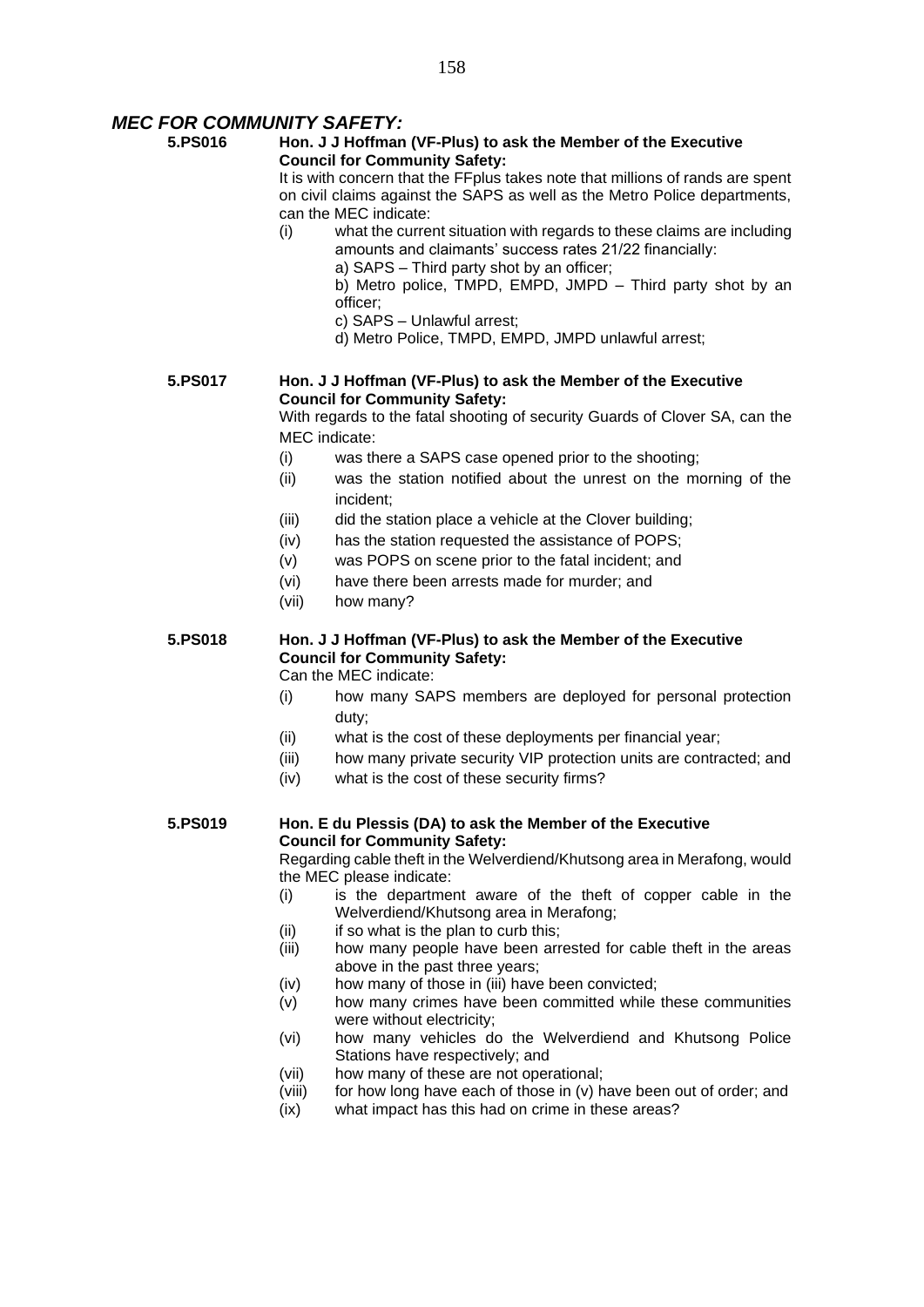- **5.PS020 Hon. E du Plessis (DA) to ask the Member of the Executive Council for Community Safety:**
	- Regarding kidnappings in Gauteng, would the MEC please indicate
	- (i) please provide a breakdown of kidnappings in Gauteng (per region breakdown);
	- (ii) please provide a breakdown of age groups being affected;
	- (iii) what trends have been identified with kidnappings; and
	- (iv) what is being done to educate the youth about this problem?

**5.PS021 Hon. S T Msimanga (DA) to ask the Member of the Executive Council for Community Safety:**

Regarding the incidents of sexual misconduct or gender-based violence (GBV) cases reported in the department, could the MEC please indicate:

- (i) what is the total number of reported cases of sexual misconduct and GBV cases in the department in each year over the past five years;
- (ii) provide a breakdown of reported cases in the department in each year over the past five years;
- (iii) what disciplinary processes does the department have in place to deal with reported cases of sexual misconduct and GBV;
- (iv) are any employees who have been found guilty of misconduct still in the employ of the department; and
- (v) what steps has the MEC taken to address and combat cases of sexual misconduct and GBV cases in the department?

#### **5.PS022 Hon. A W Cilliers (DA) to ask the Member of the Executive Council for Community Safety:**

Regarding people arrested for the growth and possession of cannabis in private residences from 2020 to date, could the MEC please indicate:

- (i) how many people have been arrested for the growth and possession of cannabis in private residences from 2020 to date;
- (ii) for each arrest, please list how much cannabis was confiscated (dried and plants);
- (iii) of those in (i), how many cases were opened;
- (iv) how many of these cases made it to court;
- (v) how many convictions have there been in (iv);
- (vi) how many in (v) were dismissed by the courts;
- (vii) what legal grounds do SAPS have to enter a private residence without a warrant;
- (viii) how many of the individuals in (i) are litigating against SAPS;
- (ix) how many instances in (viii) has SAPS failed to defend itself against litigation since 2020 to date; and
- (x) how much, in Rands and cents has SAPS had to pay out due to its failure to defend itself against litigation?

#### **5.PS023 Hon. M Shackleton (DA) to ask the Member of the Executive Council for Community Safety:**

Regarding the Germiston SAPS, could the MEC please indicate:

- (i) what is the maintenance schedule and budget for vehicles at this station;
- (ii) regarding stop and search programmes what management systems are in place to prove these are done;
- (iii) what leave management system is in place and repercussions for staff not being on duty;
- (iv) what logic was used to reduce each sector from two vehicles to one vehicle; and
- (v) if a census was used in (iv) what census as the area has been growing rapidly over the past 10 years as Germiston is a Brigadier station;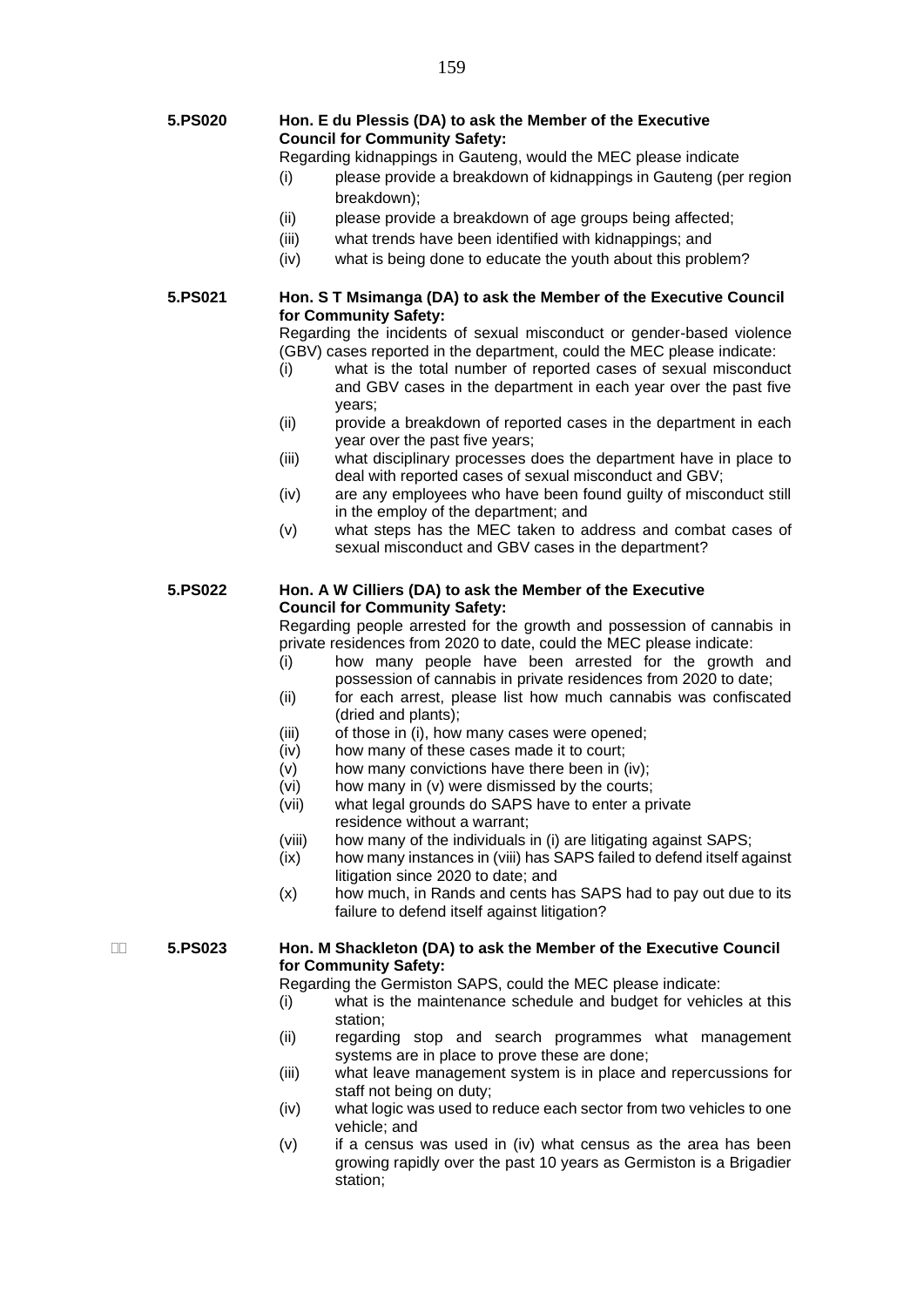- (vi) what capacity of experience is used for the appointment of detectives;
- (vii) how many detectives are on duty per shift and is this adequate;
- (viii) what is the conviction rate for this station;
- (ix) what is the shortfall of securing convictions and what is being done to ensure a more successful conviction rate;
- (x) what role does the CPF play in the station are they operating within their mandate

#### **5.PS024 Hon. M Shackleton (DA) to ask the Member of the Executive Council for Community Safety:**

Regarding the Germiston SAPS, could the MEC please indicate:

- (i) what control is there over state assets and how often are inspections conducted and what are the repercussions have there been if any (these include firearms, bullet proof vests and hand held radios);
- (ii) do all vehicles have operational blue lights, sirens and radios;
- (iii) if not, what is the plan to have these fixed;
- (iv) do all vehicles have operational AVL's;
- (v) why not, how long have they not been operational and what is the plan to have these fixed;
- (vi) are vehicles standing static for long periods of time inspected;
- (vii) what monitoring systems are in place for vehicles standing off on scenes (what proof is provided that vehicles are standing off on scenes);
- (viii) are the number of complaints received logged on sector phones at each shift and do these compare to calls attended;
- (ix) are there spot checks done on vehicles out on the road by senior members and are records kept of this; and
- (x) are all members adequately trained and does the station provide training for those not adequately trained and is there availability for further training?

#### **5.PS025 Hon. C Bosch (DA) to ask the Member of the Executive Council for Community Safety:**

With regard to the recent increase in crime in the area close to Langenhoven High School in Paul Kruger Drive, Pretoria Central and the Pretoria Zoo, could the MEX please indicate:

- (i) under which Police Stations Jurisdiction does the Langenhoven High School fall:
- (ii) under which Police Stations Jurisdiction does the Pretoria Zoo fall;
- (iii) please provide a list with details of all case numbers, decription of the case, relevant details, whether the case is finalised, any prosecutions done for cases reported for the area close to the Langehenhoven School, the Mountain at Capital Park (next to the school) and the Pretoria Zoo, from Struben Street to Venter street in Paul Kruger Street;
- (iv) does the Wonderboom Police Station and the Pretoria Central Police Station have a record of petty crime cases that was submitted to the police station for the period of January 2019 to March 2022 (Please provide the list);
- (v) does the Wonderboom Police Station and the Pretoria Central Police Station have a assault cases that was submitted to the police station for the period of January 2019 to March 2022 (Please provide the list);
- (vi) does the police have joint meetings between the Pretoria Central Police Station and the Wonderboom Police Station to consider joint visible policing in this area and strategic operations to counter the crime in the area;
- (vii) if yes, please provide details;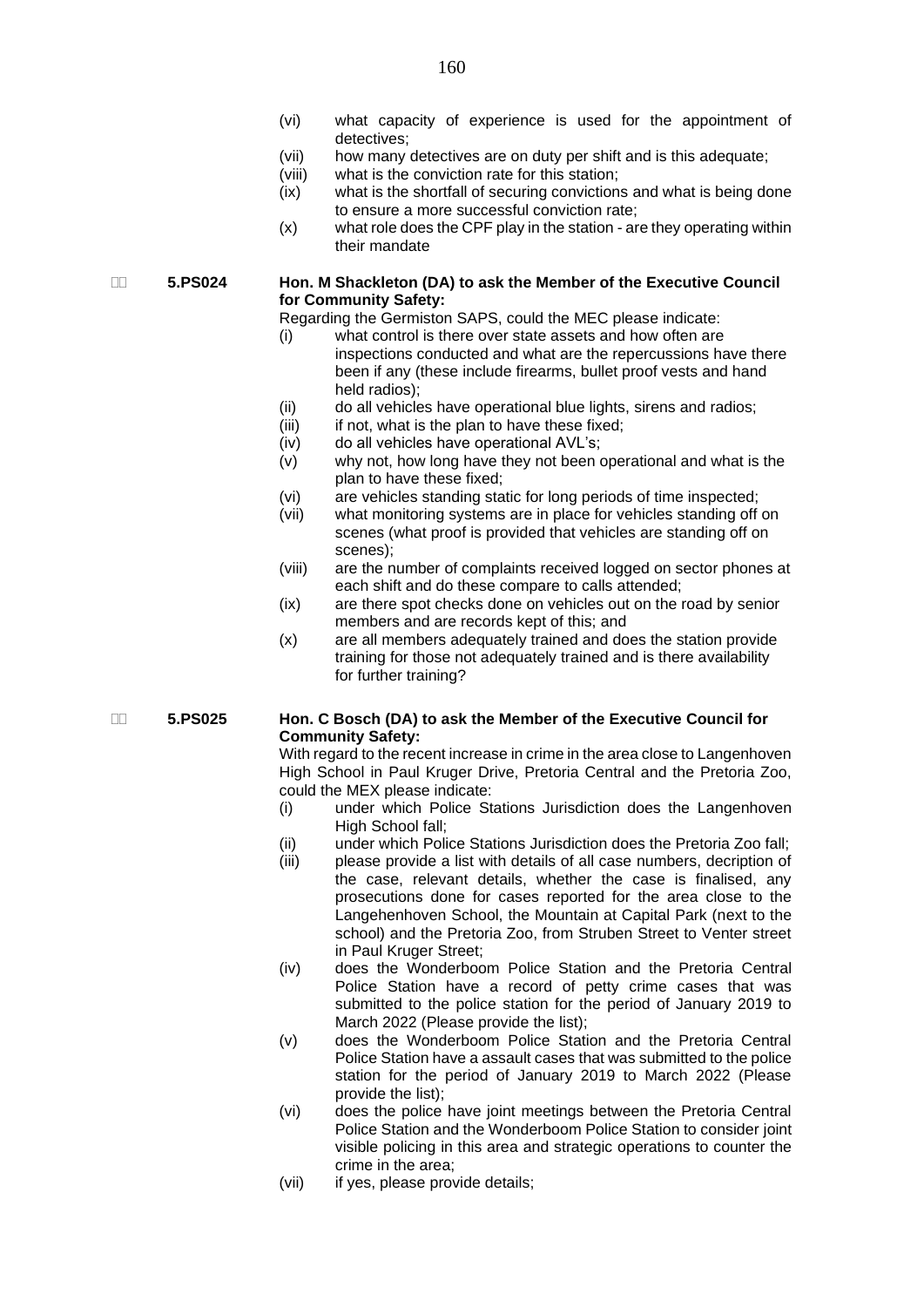- (viii) has the Police Commisioner and MEC for Community Safety made any provisions for any "O kae Molau" operations in the open field at the Apies River and the Mountain next to the school to clean up these areas of any criminal elements;
- (ix) if yes, please provide details; and
- $(x)$  if no, please provide reasons why not?

 **5.PS026 Hon. C Bosch (DA) to ask the Member of the Executive Council for Community Safety:**

RegaRegarding Case Number 505/02/2019, could the MEC please indicate:

- (i) please provide details on the abovementioned case number;
- (ii) have any arrests been made;
- (iii) if yes please provide details;
- (iv) has this case been finalised;
- (v) if yes, what was the outcome;
- (vi) if no, what is the current delay;
- (vii) do the police have any record of other similar cases that was reported from the same area; and
- (viii) if yes, please provide a list of case numbers with details on each case?

#### *MEC FOR ECONOMIC DEVELOPMENT, ENVIRONMENT, AGRICULTURE & RURAL DEVELOPMENT:*

**5.ECD,ENV&ARD010 Hon. A Randall (DA) to ask the Member of the Executive Council for Economic Development, Environment, Agriculture and Rural Development:**

Regarding the West Rand Agro Processing Hub, will the MEC please indicate:

- (i) will Maximum Group's commitment go to the GIFA project which is at market release phase; and
- (ii) if not, please provide details?

#### **5.ECD,ENV&ARD012 Hon. A W Cilliers (DA) to ask the Member of the Executive Council for Economic Development, Environment, Agriculture and Rural Development:**

In 2018, the Constitutional Court passed judgment giving National Government two years to decriminalise the private growth and personal use of cannabis. To date, this has not been done and cannabis is still legally classified as a narcotic substance – the growth and possession of which is still illegal. Considering this, could the MEC please indicate:

- (i) how will a cannabis hub be created in Gauteng if legislation has not yet been changed;
- (ii) has the department lobbied its counterparts at a national level to expedite the Constitutional Court ruling;
- (iii) if yes, please provide proof minutes of meetings, emails, ect, to this effect;
- (iv) what has the response been by national government;
- (v) will the envisaged hub promote the personal use and private cultivation of cannabis;
- (vi) if not, why not;
- (vii) what type of hub will this be;
- (viii) by when (date) is the creation of this hub envisaged and what is its completion date;
- (ix) will the private sector be involved in this hub; and
- (x) if yes, have there been interactions between the department and the private sector as well as financial commitments (please list the private sector partners and their financial commitments in Rands and cents)?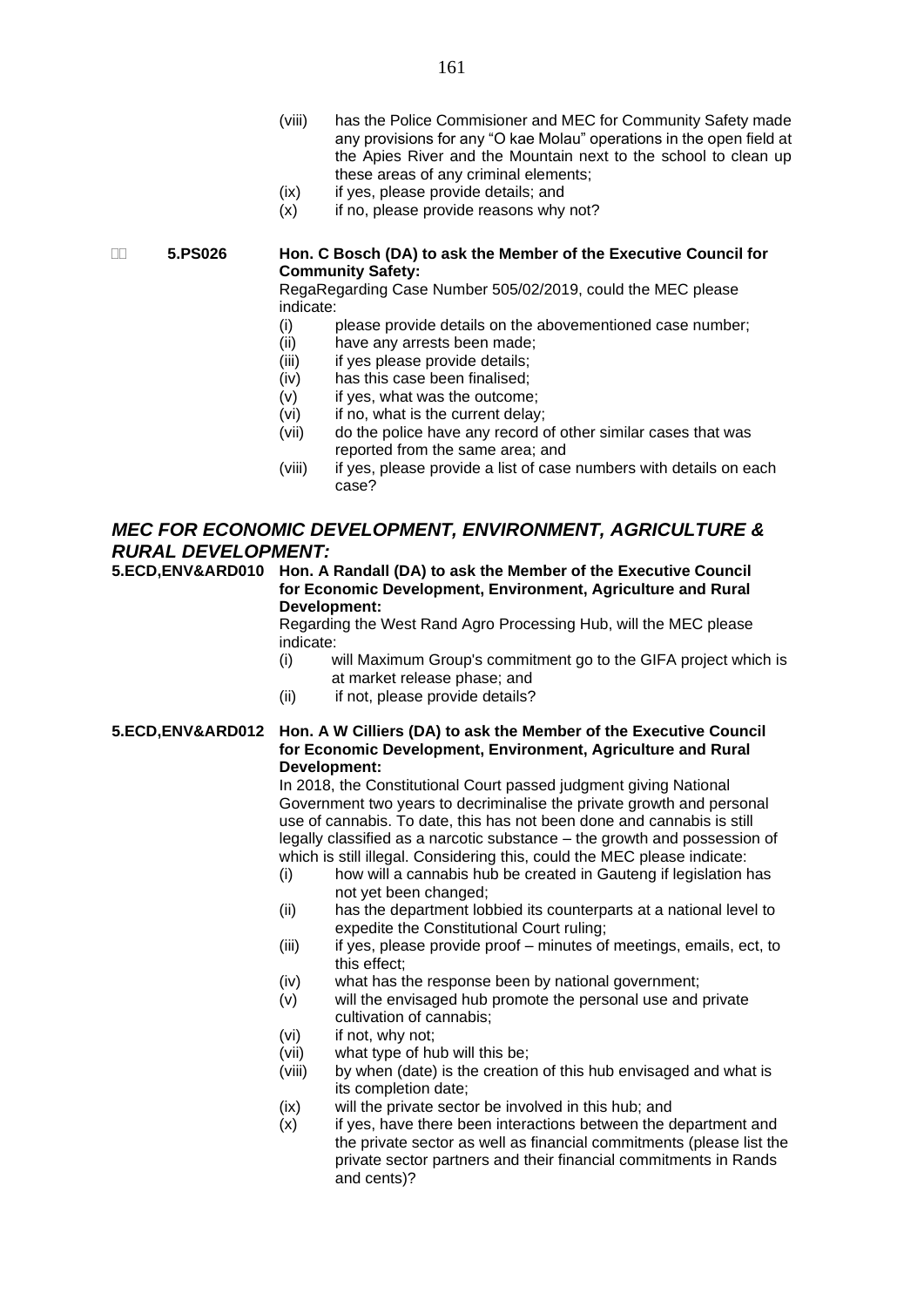#### **5.ECD,ENV&ARD013Hon. M Gana (DA) to ask the Member of the Executive Council for Economic Development, Environment, Agriculture and Rural Development:**

With regard to the R250 million that was allocated to the Gauteng Enterprise Propeller, could the MEC please indicate:

- (i) how much of the funds have been utilized by the end of February 2022;
- (ii) which programme(s) were the funds utilized in and the expenditure for each programme;
- (iii) how many small business owners or entrepreneurs were assisted:
- (iv) what is the average amount of loans or grants were allocated;
- (v) how much of the funds are still available to be utilized; and
- (vi) what are the plans to spend the remainder of the funds?

#### **5.ECD,ENV&ARD014Hon. M Gana (DA) to ask the Member of the Executive Council for Economic Development, Environment, Agriculture and Rural Development:**

With regard to the Vaal Special Economic Zone (SEZ), could the MEC please respond:

- (i) what is the current state of the SEZ;
- (ii) how much money has been spent on this SEZ;
- (iii) what kind of work has gone on at this SEZ;
- (iv) how many employees are currently employed/seconded to work on the SEZ;
- (v) which budget is the SEZ currently utilizing; and
- (vi) what is the personnel cost for the employees at the Vaal SEZ?

#### **5.ECD,ENV&ARD015Hon. M Gana (DA) to ask the Member of the Executive Council for Economic Development, Environment, Agriculture and Rural Development:**

Regarding farmers supported to achieve commercial status (commercialization programme), please respond:

- (i) how many farmers have been assisted in the last 3 financial years;
- (ii) how many farmers have moved from small scale production to full commercial status;
- (iii) please provide a list of successful farmers;
- (iv) how much has been spent by the department on this programme in the last 3 years;
- (v) how many farmers are currently part of the programme;
- (vi) please provide a list including the dates they were enrolled in the programme;
- (vii) has there been farmers who have been dropped from the programme (please provide a list); and
- (viii) what is the success criteria of the programme?

#### **5.ECD,ENV&ARD016Hon. P Atkinson (DA) to ask the Member of the Executive Council for Economic Development, Environment, Agriculture and Rural Development:**

Regarding loadshedding, could the MEC please indicate:

- (i) during the last 2 financial years, what impact has loadshedding had on businesses in the province;
- (ii) what is this amount in Rands and cents;
- (iii) how many businesses had to close their doors because of the loss they've incurred due to loadshedding; and
- (iv) does the province have any plans of generating its own electricity to shield the residents from the impact of loadshedding?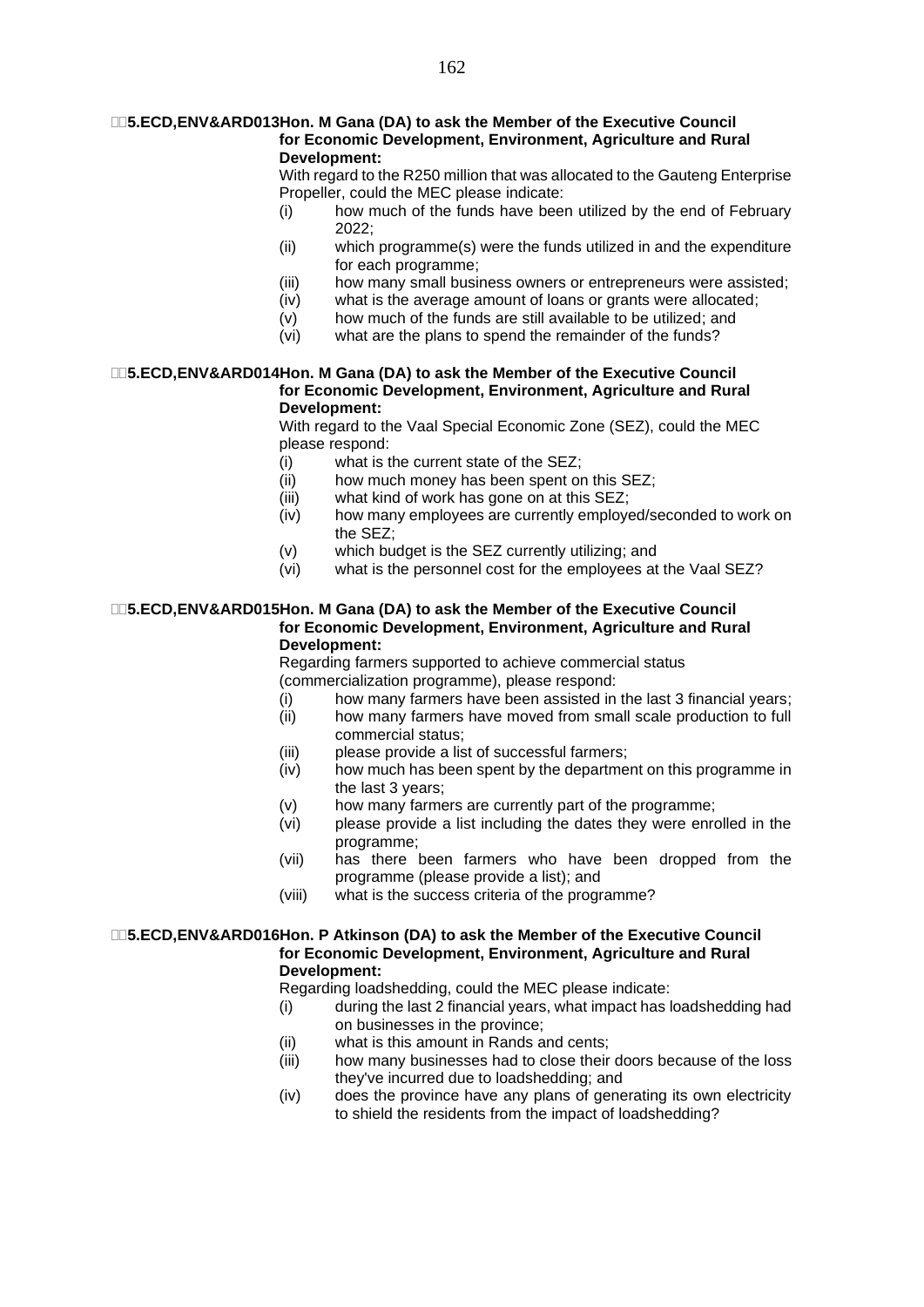#### *MEC FOR EDUCATION:*

#### \*\* **5.ED013 Hon. C Bosch (DA) to ask the Member of the Executive Council for Education:**

With regards to Phomolong Secondary School in Tembisa, could the MEC please indicate:

- (i) when will the proper structure for this school be built;
- (ii) what is the status of the plans to build this school on a new site in their precinct;
- (iii) how much money in Rands and cents have been budgeted to build this school;
- (iv) if none, why not;
- $(v)$  for which financial year has the school building been budgeted for: and
- (vi) which contractor has been appointed for the building of this new school?

#### \*\* **5.ED014 Hon. C Bosch (DA) to ask the Member of the Executive Council for Education:**

With regards to schools in Tembisa, Ekurhuleni, would the MEC please indicate:

- (i) how many schools are there in Tembisa;<br>(ii) please provide a list of schools;
- please provide a list of schools;
- (iii) how many learners were attending each school when there was rotational teaching in each school in 2021;
- (iv) please provide list per school;
- (v) how many learners will not be attending each school now that the schools have returned to full capacity from 7<sup>th</sup> February 2021;
- (vi) what is the shortage of desks and chairs for each school as they return to full capacity;
- (vii) please provide list per school;
- (viii) how is the department going to assist these schools so that all learners have tables and chairs; and
- (ix) when will each of these schools receive additional furniture if any?

#### **5.ED015 Hon. N Ramulifho (DA) to ask the Member of the Executive Council for Education:**

Regarding the migration of ECD Grade R from Social Development to Basic Education, will the MEC please indicate:

- (i) has the department conducted cost analysis on what will be required to ensure a smooth transition;
- (ii) does this include salaries of practitioners and other employment benefits;
- (iii) please share what has been done to date;
- (iv) what is the infrastructure budget for the Grade R in Social Development; and
- (v) are there plans put in place to avoid under expenditure in this programme (ECD)?

#### **5.ED016 Hon. N Ramulifho (DA) to ask the Member of the Executive Council for Education:**

Regarding the stand between Ferreiras and Northumberland Roads, could the MEC please indicate:

- (i) does this stand belong to the department; and
- $(iii)$  if yes, when last was it maintained in accordance with city by laws;
- $(iii)$  if it has not been maintained in the past twelve months, why not;
- (iv) how frequently should this stand be maintained; and
- (v) what are the department's plans for this stand?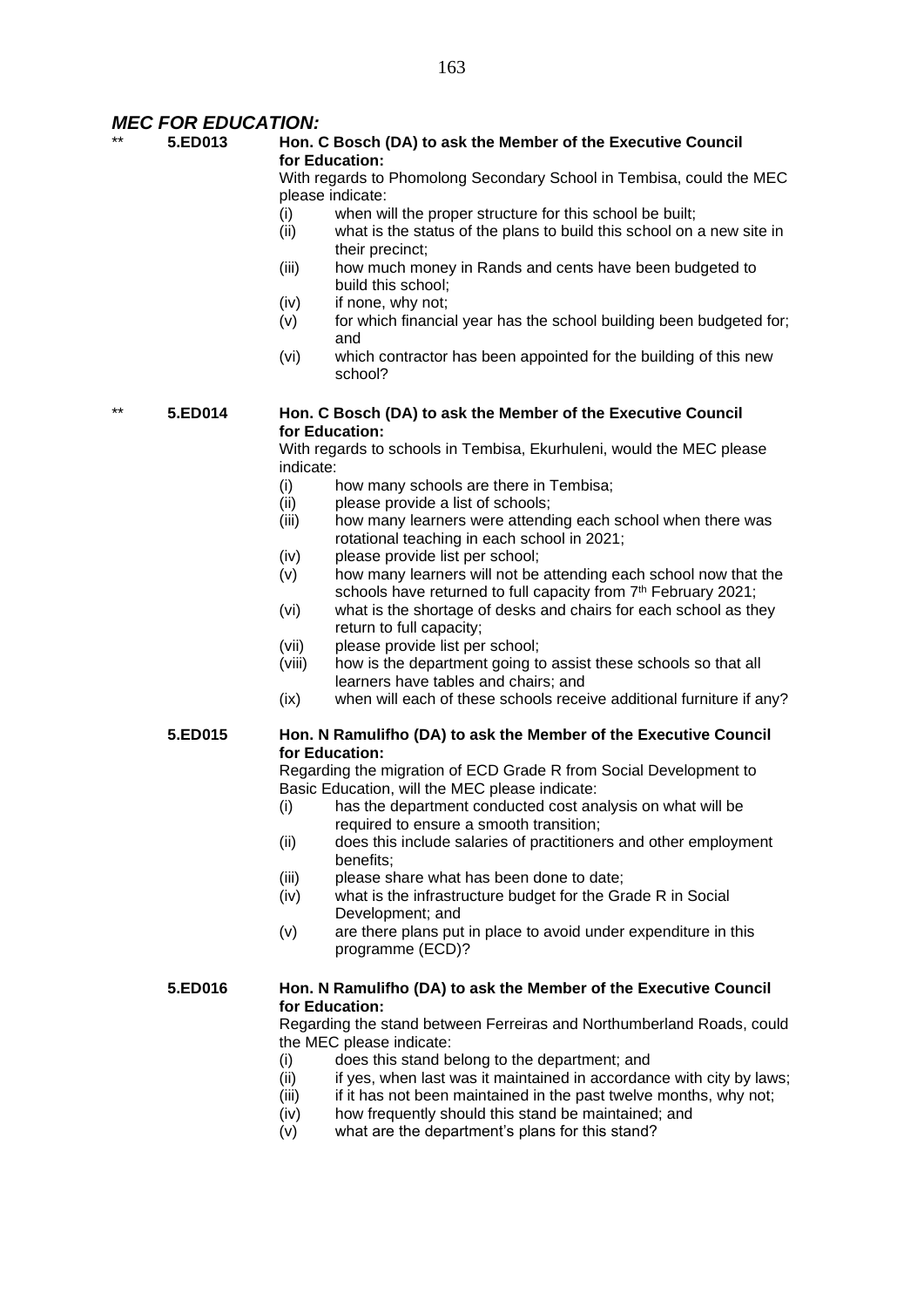|   | 5.ED017 | Hon. N Ramulifho (DA) to ask the Member of the Executive Council<br>for Education:                                                                                                   |  |  |
|---|---------|--------------------------------------------------------------------------------------------------------------------------------------------------------------------------------------|--|--|
|   |         | Regarding the placement of Catalia Kaylee Paulsen, date of birth<br>26/02/2015, mother's details Ms Kayla Manuel Bianca Paulsen: phone:<br>0618215385; will the MEC please indicate: |  |  |
|   |         | what is causing the delay in placing this child;<br>(i)                                                                                                                              |  |  |
|   |         | (ii)<br>when will this child be provided with right to basic education as<br>enshrined in our constitution;                                                                          |  |  |
|   |         | (iii)<br>are there plans to assist the child to catch up as it is March, and                                                                                                         |  |  |
|   |         | Catalia has not been in class this year; and                                                                                                                                         |  |  |
|   |         | why has there been no contact made with the parent despite<br>(iv)                                                                                                                   |  |  |
|   |         | sending several emails to head of Department and the MEC?                                                                                                                            |  |  |
|   | 5.ED018 | Hon. P Atkinson (DA) to ask the Member of the Executive Council                                                                                                                      |  |  |
|   |         | for Education:                                                                                                                                                                       |  |  |
|   |         | Regarding Dunamis Christian School in 2 Grace Avenue, Parkhill<br>Gardens, Germiston, could the MEC please indicate:                                                                 |  |  |
|   |         | is this school registered with the department;<br>(i)                                                                                                                                |  |  |
|   |         | (ii)<br>if yes, when (date) was the school registered;                                                                                                                               |  |  |
|   |         | is this school compliant with occupational health and safety<br>(iii)                                                                                                                |  |  |
|   |         | standards;'                                                                                                                                                                          |  |  |
|   |         | is this school zoned correctly;<br>(iv)                                                                                                                                              |  |  |
|   |         | has the department received complaints from residents or parents;<br>(v)                                                                                                             |  |  |
|   |         | if yes, what were the nature of these complaints;<br>(vi)                                                                                                                            |  |  |
|   |         | when (date) did the department last inspect this school; and<br>(vii)<br>who from the department conducted this inspection?<br>(viii)                                                |  |  |
|   |         |                                                                                                                                                                                      |  |  |
|   | 5.ED019 | Hon. F P Nel (DA) to ask the Member of the Executive Council<br>for Education:                                                                                                       |  |  |
|   |         | Regarding the incidents of sexual misconduct or gender-based violence                                                                                                                |  |  |
|   |         | (GBV) cases reported in the department, could the MEC please indicate:                                                                                                               |  |  |
|   |         | what is the total number of reported cases of sexual misconduct<br>(i)                                                                                                               |  |  |
|   |         | and GBV cases in the department in each year over the past five<br>years;                                                                                                            |  |  |
|   |         | (ii)<br>provide a breakdown of reported cases in the department in each                                                                                                              |  |  |
|   |         | year over the past five years;                                                                                                                                                       |  |  |
|   |         | (iii)<br>what disciplinary processes does the department have in place to                                                                                                            |  |  |
|   |         | deal with reported cases of sexual misconduct and GBV;                                                                                                                               |  |  |
|   |         | (iv)<br>are any employees who have been found guilty of misconduct still                                                                                                             |  |  |
|   |         | in the employ of the department; and                                                                                                                                                 |  |  |
|   |         | what steps has the MEC taken to address and combat cases of<br>(v)                                                                                                                   |  |  |
|   |         | sexual misconduct and GBV cases in the department?                                                                                                                                   |  |  |
| Ш | 5.ED020 | Hon. N Ramulifho (DA) to ask the Member of the Executive Council                                                                                                                     |  |  |
|   |         | for Education:                                                                                                                                                                       |  |  |
|   |         | Regarding suspension of Bongani Ntshuba date of birth 04/08/02 from Dr<br>Malan Hoerskool, will the MEC please indicate;                                                             |  |  |
|   |         | for how long is the suspension period;<br>(i)                                                                                                                                        |  |  |
|   |         | when was the decision to suspend him taken (please share<br>(ii)                                                                                                                     |  |  |
|   |         | minutes taken during hearing);                                                                                                                                                       |  |  |
|   |         | why the parents were never informed when such a decision was<br>(iii)                                                                                                                |  |  |
|   |         | taken;                                                                                                                                                                               |  |  |

- (iv) what is the nature of the offense;
- (v) is the MEC aware that Bongani has not been studying since last year;
- (vi) what is the department doing to help Bongani to get back to school; and
- (vii) if there are processes to be followed, how long will it take to conclude such processes?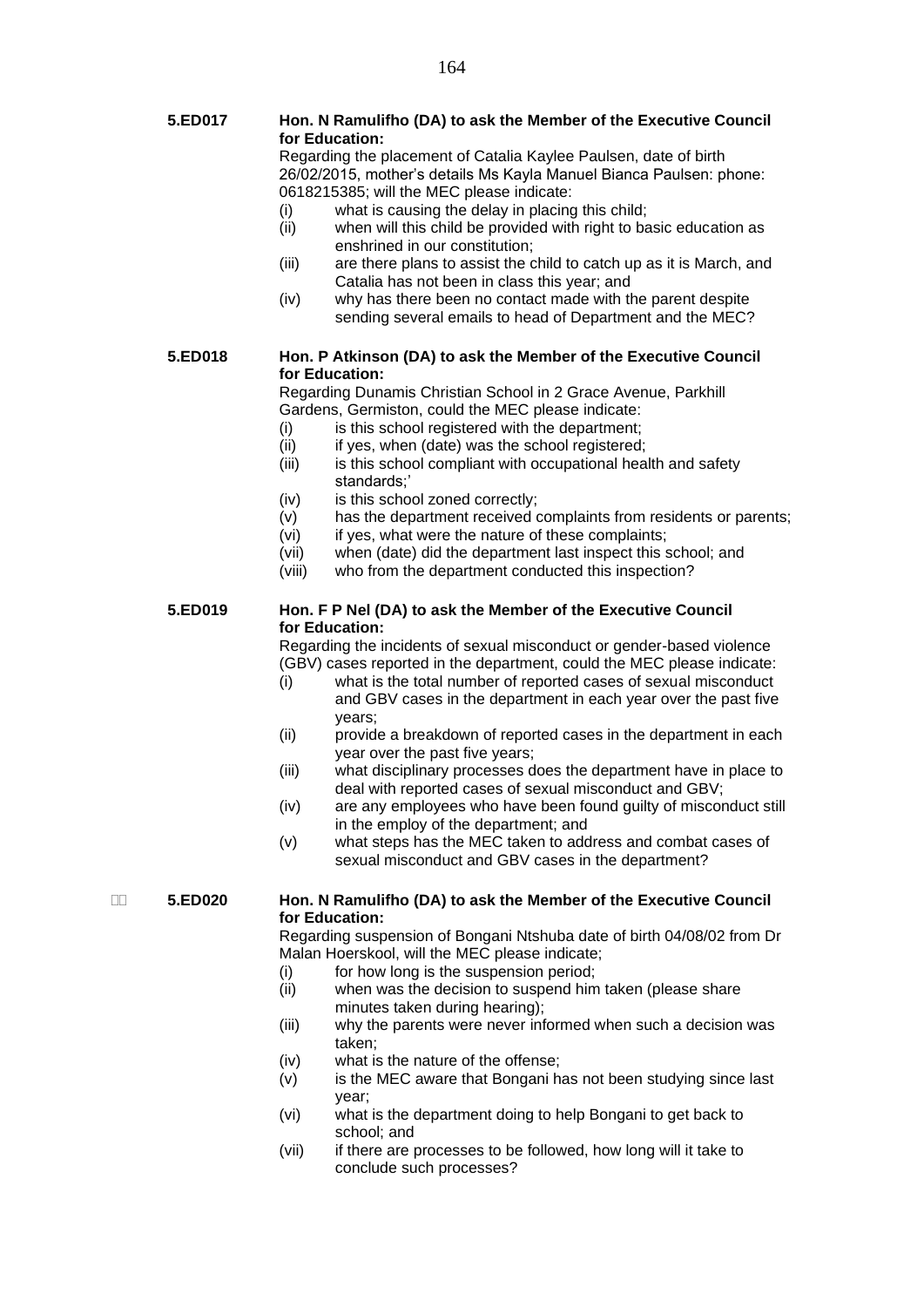#### *MEC FOR FINANCE:*

#### **5.FN006 Hon. J B Bloom (DA) to ask the Member of the Executive Council for Finance:**

Regarding the refurbishment of the AngloGold Ashanti Hospital, will the MEC please indicate:

- (i) whether Treasury approval or comment was requested on this project;
- (ii) if so, what was the comment of Treasury on this project;<br>(iii) on what date was this comment given:
- on what date was this comment given;
- (iv) did Treasury approve of this project;
- (v) if not, why was the project not stopped;
- (vi) what was the source of funds for this project;
- (vii) what authority does Treasury have on projects of this nature;
- (viii) what monitoring did Treasury do in this project;
- (ix) if none, why not; and
- (x) what lessons have been learnt in this matter?

#### **5.FN007 Hon. A Randall (DA) to ask the Member of the Executive Council for Finance:**

Regarding the G-SOC contract, could the MEC please indicate:

- (i) can the MEC please provide a detailed report of this Cyber Security Centre contract including events leading up to 26 February 2021;
- (ii) can the MEC confirm if and when the SIU investigation into the month to month irregular extension of the G-SOC contract, and subsequent awarding of a new contract to In2IT Technologies has been finalised;
- (iii) will the forensic report be available for viewing by members of the GPL Finance Committee;
- (iv) if no to (iii), why; and
- (v) please provide an update on allegations that the MEC's social media and email address was hacked and the investigation done to determine who had done this;
- (vi) have any departmental officials been charged and the status of each disciplinary case;
- (vii) please provide the amounts irregularly spent on the G-SOC contract up until April 2020; and
- (viii) please provide details of amounts paid to In2IT Technologies since April 2020 to date?

#### **5.FN008 Hon. F P Nel (DA) to ask the Member of the Executive Council for Finance:**

Regarding the incidents of sexual misconduct or gender-based violence (GBV) cases reported in the department, could the MEC please indicate:

- (i) what is the total number of reported cases of sexual misconduct and GBV cases in the department in each year over the past five years;
- (ii) provide a breakdown of reported cases in the department in each year over the past five years;
- (iii) what disciplinary processes does the department have in place to deal with reported cases of sexual misconduct and GBV;
- (iv) are any employees who have been found guilty of misconduct still in the employ of the department; and
- (v) what steps has the MEC taken to address and combat cases of sexual misconduct and GBV cases in the department?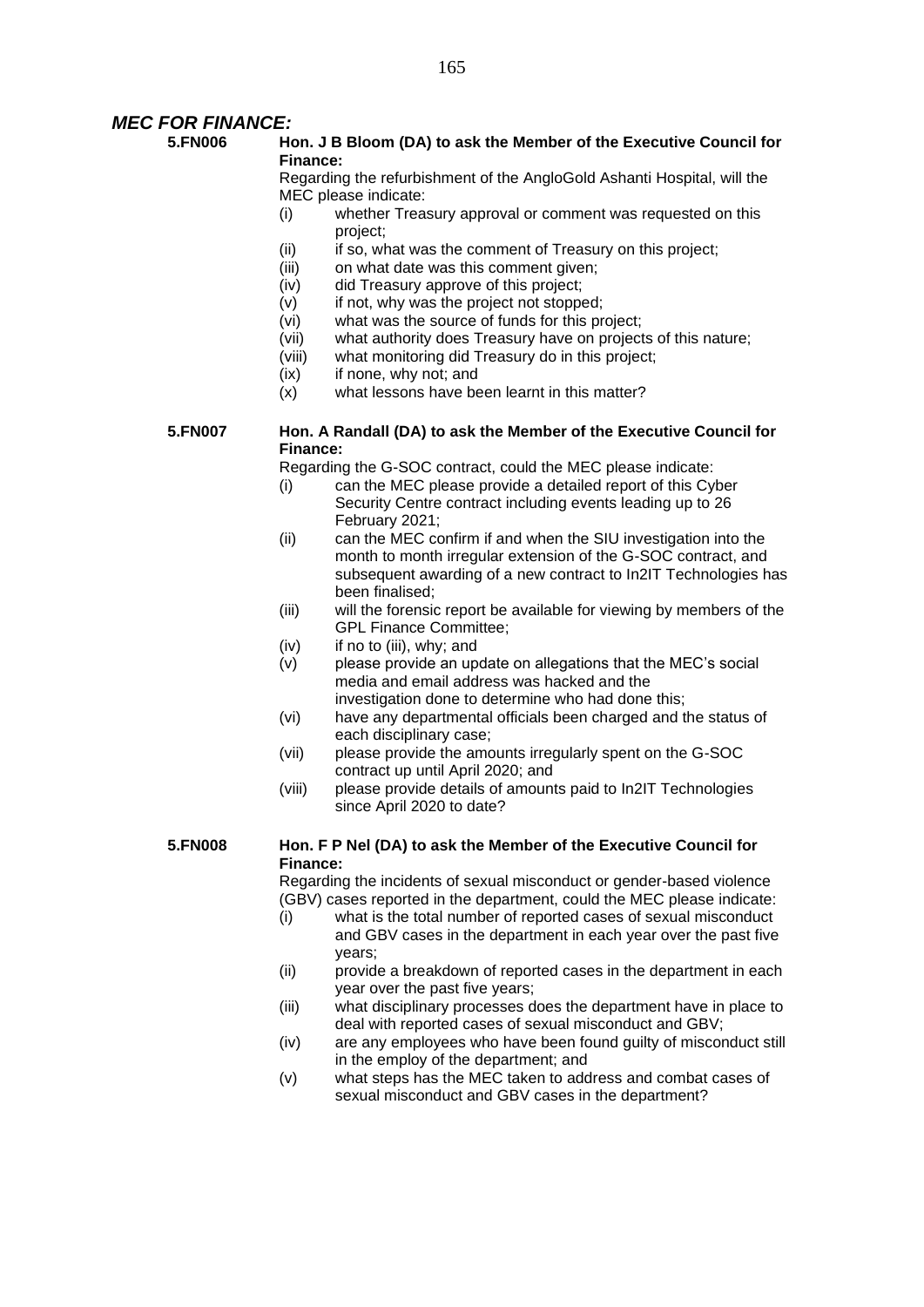#### *MEC FOR HEALTH:*

#### **5.HL021 Hon. J B Bloom (DA) to ask the Member of the Executive Council for Health:**

Regarding state mortuaries in Gauteng, will the MEC please indicate:

- (i) what was the total number of bodies stored in these mortuaries in 2021;
- (ii) what was the total number of bodies stored in these mortuaries in 2020 and 2019 respectively;
- (iii) what is the total number of unidentified and unclaimed bodies in 2021 (please give separately for each category);
- (iv) what is the total number of unidentified and unclaimed bodies 2020 and 2019 respectively (please give separately for each category);
- (v) what were the numbers of unidentified and unclaimed bodies as broken down separately at each mortuary in 2021 (please give separately for each mortuary);
- (vi) what trends can be observed in any of the above figures;
- (vii) what steps are being taken to identify bodies and notify family members;
- (viii) what is happening with the internet site that was promised by the Department some years ago to help family members identify bodies;
- (ix) when will this internet site be operational; and
- (x) if not, why not?

#### **5.HL022 Hon. J B Bloom (DA) to ask the Member of the Executive Council for Health:**

Regarding the Rahima Moosa Mother and Child Hospital, will the MEC please indicate:

- (i) when did the switchboard break at this hospital;
- (ii) why has it not been fixed or replaced;
- (iii) what alternative arrangements are in place for communication with this hospital;
- (iv) are these regarded as satisfactory;
- (v) when was the CEO appointed at the hospital;
- (vi) how many days has she physically attended the hospital since then;
- (vii) has she ever had permission to work from home;
- (viii) why has she been allowed to work from home since she was appointed;
- (ix) what monitoring system is there to ensure that she is at the hospital as required; and
- (x) what steps are being taken to discipline the CEO and ensure she attends the hospital as required?

#### **5.HL023 Hon. B Engelbrecht (DA) to ask the Member of the Executive Council for Health:**

Regarding the Kairos home for the disabled, could the MEC please indicate:

- (i) what is the monthly subsidy provided to this home for the disabled and how often are these tranches paid;
- (ii) what is the monthly subsidy for psychiatric patients and how often are these tranches paid;
- (iii) the home has both disabled and psychiatric patients, how does this effect their monthly subsidy;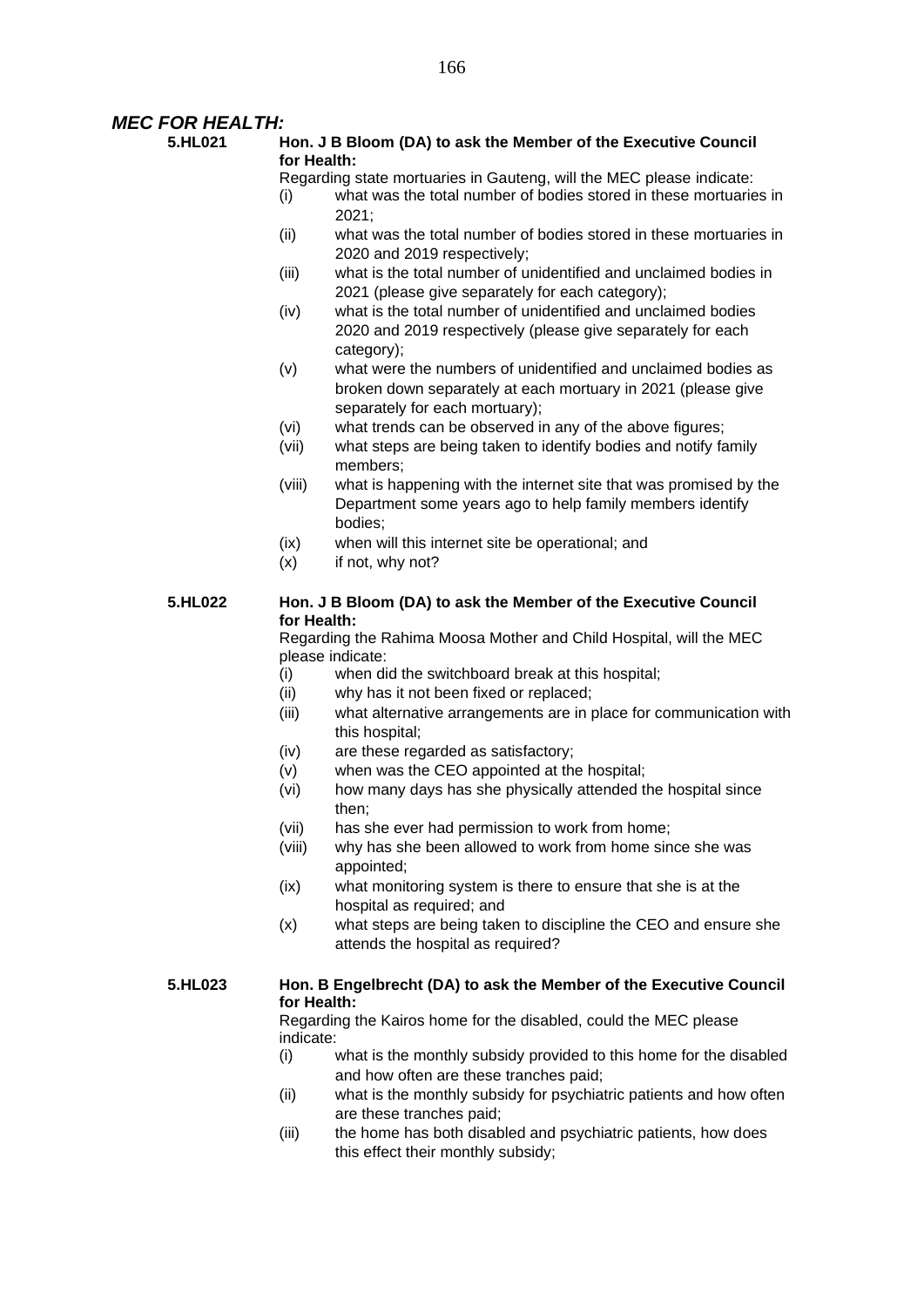- (iv) did the department give instructions to Kairos to remove all disabled patients and if so, why;
- (v) how many disabled and how many psychiatric patients are currently living at and receiving a subsidy at Kairos;
- (vi) please provide the monthly subsidy amount paid to Kairos for the past 24 months;
- (vii) what is the number of people receiving a subsidy living at Eagles Nest , Cullinan (please specify if the subsidy received here is for the disabled or psychiatric patients);
- (viii) please provide the monthly subsidy paid out to Eagles nest over the past 24 months;
- (ix) what is the number of people receiving a subsidy living at Sharma House, Cullinan (please specify if the subsidy received here is for the disabled or psychiatric patients); and
- (x) please provide the monthly subsidy paid out to Sharma House over the past 24 months?

#### **5.HL024 Hon. F P Nel (DA) to ask the Member of the Executive Council for Health:**

Regarding the incidents of sexual misconduct or gender-based violence (GBV) cases reported in the department, could the MEC please indicate:

- (i) what is the total number of reported cases of sexual misconduct and GBV cases in the department in each year over the past five years;
- (ii) provide a breakdown of reported cases in the department in each year over the past five years;
- (iii) what disciplinary processes does the department have in place to deal with reported cases of sexual misconduct and GBV;
- (iv) are any employees who have been found guilty of misconduct still in the employ of the department; and
- (v) what steps has the MEC taken to address and combat cases of sexual misconduct and GBV cases in the department?

#### **5.HL025 Hon. J B Bloom (DA) to ask the Member of the Executive Council for Health:**

Regarding Mr Vollie Adoons at the Chris Hani Baragwanath Hospital, will the MEC please indicate:

- (i) what is his current position at the hospital;
- (ii) what was his previous position before he took early retirement;
- (iii) was there any investigation or accusation that he lied about the employment of his son-in-law;
- (iv) if so, did he escape any disciplinary action by retiring early;
- (v) what is his highest educational qualification;
- (vi) why was he given a 6-month contract in February this year with a possibility to extend;
- (vii) what is the policy on post retirement employment;
- (viii) does his educational qualification match the requirements for the job he is now doing;
- (ix) why was this job not advertisement for other applicants to be considered; and
- (x) what action will be taken to correct any irregularities in his appointment?

#### **5.HL026 Hon. J B Bloom (DA) to ask the Member of the Executive Council for Health:**

Regarding forensic or other investigations into maladministration or corruption in the Department, will the MEC please indicate:

(i) how many such reports have been done since 2015;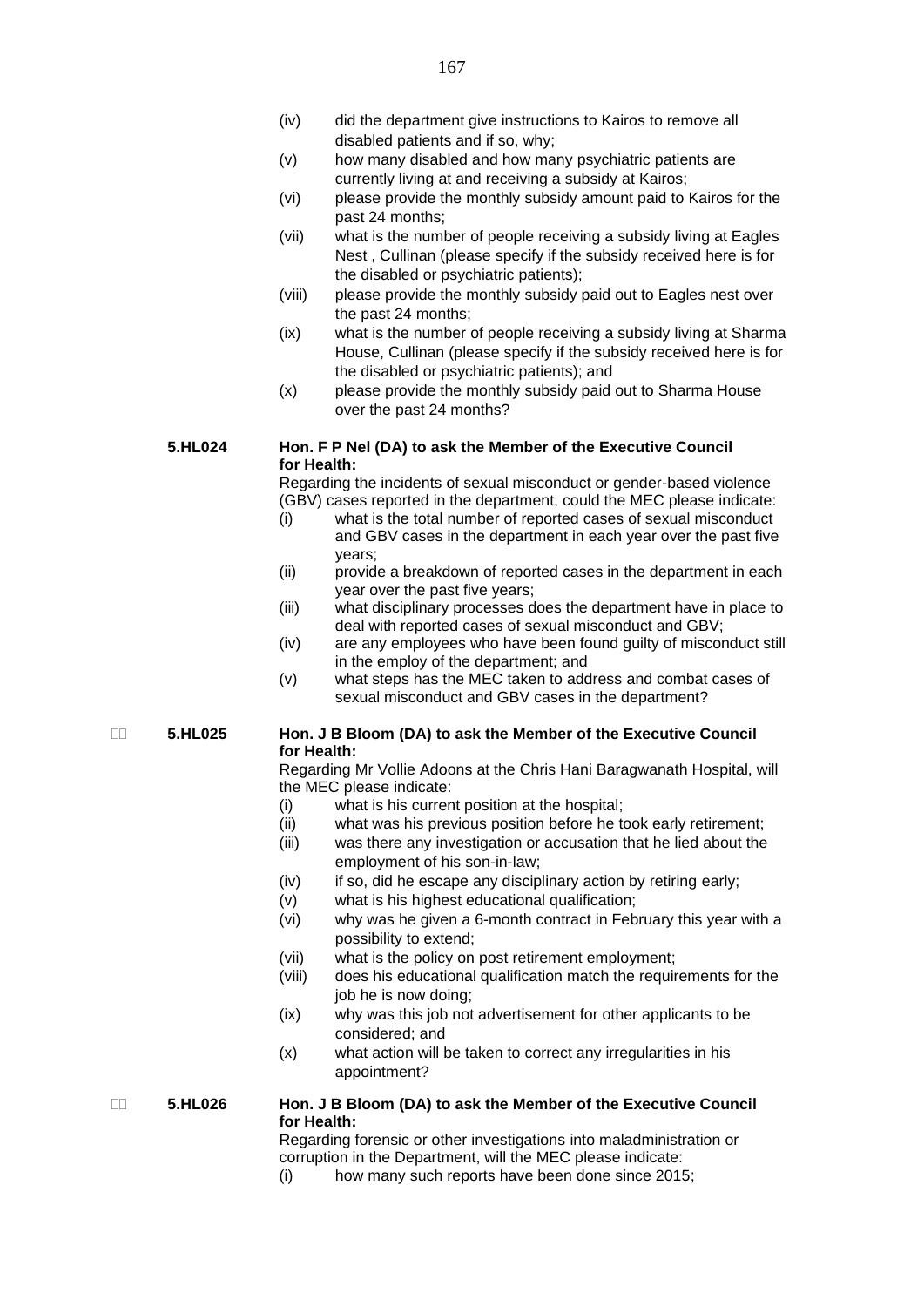- $(ii)$  in the case of each report in  $(i)$  above, what was the subject matter of the investigation and on what dates did the investigation start and conclude;
- (iii) in the case of each report in (i) above, what were the recommendations and findings;
- $(iv)$  in the case of each report in (i) above, what criminal charges were laid;
- (v) in the case of each report in (i) above, what disciplinary action was taken;
- (vi) in the case of each report in (i) above, what accounts for any recommendations that were not implemented;
- (vii) which reports are still being conducted;
- (viii) why have these reports not been made public;
- (ix) why has the Open Waters report into Bheki Mlangeni Hospital not been made public and its recommendations implemented; and
- (x) what steps will be taken to ensure that all recommendation of all these reports are implemented?

#### **5.HL027 Hon. J B Bloom (DA) to ask the Member of the Executive Council for Health:**

Regarding the appointment of Ms Lebohang Khumalo as the CEO of Bertha Gxowa Hospital, will the MEC please indicate:

- (i) what appointment process was followed in this matter;
- (ii) did she have the highest scores in the interviews;
- (iii) if not, why was she appointed:
- (iv) has she ever faced disciplinary charges when she was the Acting CEO of the Heidelberg Hospital;
- (v) if so, what were the charges and what was the outcome of these charges:
- (vi) if these charges were dropped, what were the reasons for this;
- (vii) if the disciplinary action against her is still ongoing, why was she still appointed as the CEO of Bertha Gxowa;
- (viii) whether any irregularities or non-disclosures occurred in her appointment as the CEO of Bertha Gxowa; and
- (ix) if so, what were these irregularities and what is being done to rectify the matter?

#### **5.HL028 Hon. S J P Dos Santos (DA) to ask the Member of the Executive Council for Health:**

Regarding the post-mortem of Basetsana Lindiwe Ndlovu, ID number 0311191215087 who passed away on 8 September 2021, and was at the Germiston mortuary, will the MEC please indicate:

- (i) what progress has been made with this post-mortem;
- (ii) what accounts for any delays in providing the results to the family who are suffering from this;
- (iii) what steps will be taken to expedite the post-mortem report; and
- (iv) when will the results be made available to the family?

#### *MEC FOR INFRASTRUCTURE DEVELOPMENT*

\*\* **5.INF015 Hon. A Fuchs (DA) to ask the Member of the Executive Council for Infrastructure Development:** The Daily Maverick indicates that it has received confidential reports of

intimidation and a possible criminal syndicate operating within the upper echelons of the department. Could the MEC please indicate:

- (i) is the MEC aware of these allegations;
- (ii) if so, what steps are being taken to determine the veracity of these allegations and to identify the perpetrators; and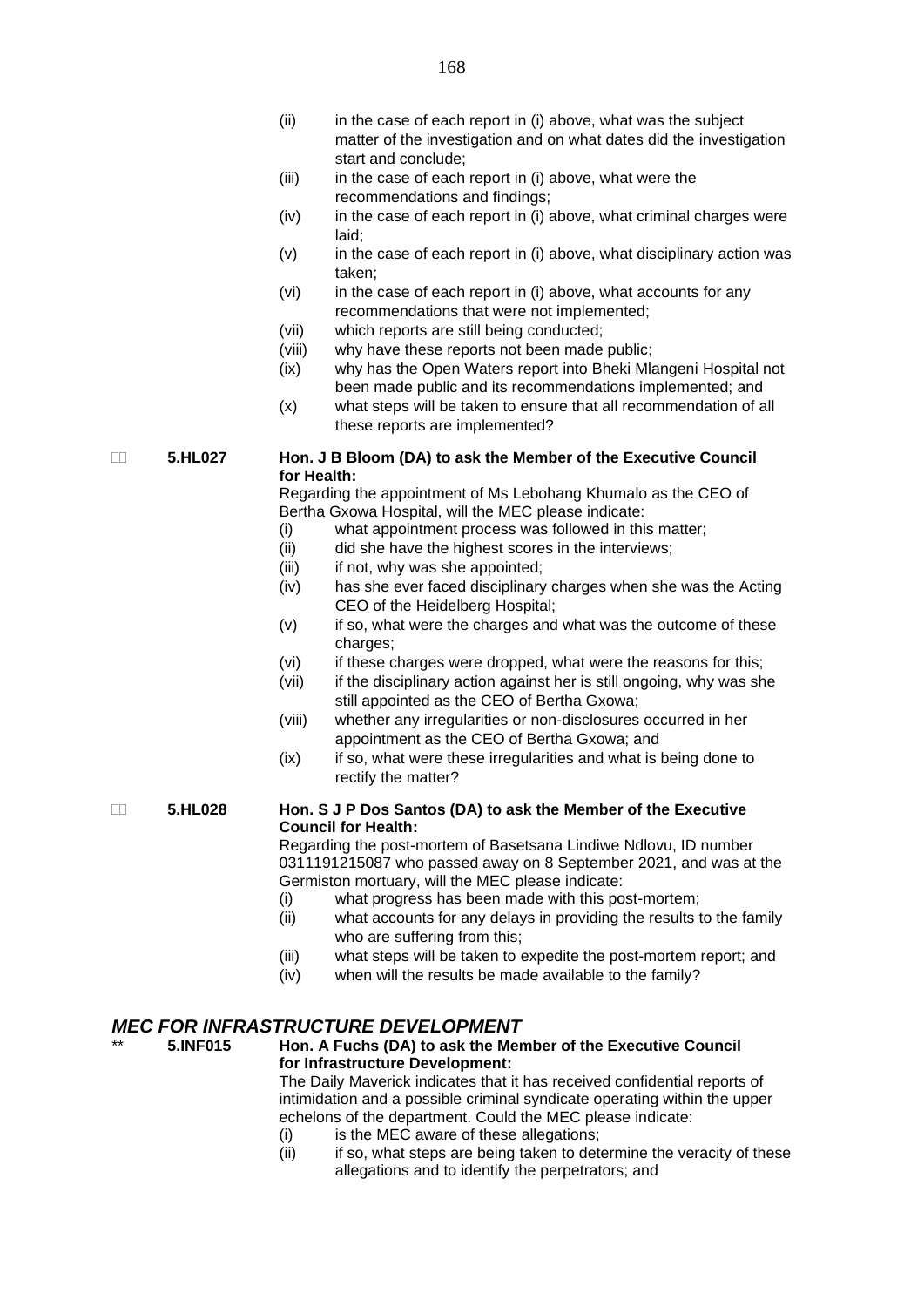(iii) if not, will the MEC conduct and investigation in to these allegations?

#### **5.INF017 Hon. A Fuchs (DA) to ask the Member of the Executive Council for Infrastructure Development:**

Further to 5.FN007, please find attached the notice for the department to respond to.

#### **5.INF018 Hon. S J P Dos Santos (DA) to ask the Member of the Executive Council for Infrastructure Development:**

Regarding the incidents of sexual misconduct or gender-based violence (GBV) cases reported in the department, could the MEC please indicate:

- (i) what is the total number of reported cases of sexual misconduct and GBV cases in the department in each year over the past five years;
- (ii) provide a breakdown of reported cases in the department in each year over the past five years;
- (iii) what disciplinary processes does the department have in place to deal with reported cases of sexual misconduct and GBV;
- (iv) are any employees who have been found guilty of misconduct still in the employ of the department; and
- (v) what steps has the MEC taken to address and combat cases of sexual misconduct and GBV cases in the department?.

#### *MEC FOR CO-OPERATIVE GOVERNANCE, TRADITIONAL AFFAIRS AND HUMAN SETTLEMENTS:*

**\*\*5.COGTA&HS030 Hon. M S Chabalala (DA) to ask the Member of the Executive Council for Co-operative Governance, Traditional Affairs and Human Settlements:**

With regard to employees in the Emfuleni municipality who are in acting positions, could the MEC please indicate:

- (i) how many managerial and assistant managerial position are vacant in the Emfuleni municipality;
- (ii) what are the minimum requirements for these positions;
- (iii) which employees are acting these positions (please provide names and the positions they hold in the municipality); and
- (iv) do these employees meet the minimum requirements for these positions;
- (v) what are the academic qualifications for employees acting in these positions;
- (vi) how long have these employees been acting in these positions (please specify for each); and
- (vi) did the municipality advertise the vacant positions, if so when?

#### **\*\*5.COGTA&HS032 Hon. M S Chabalala (DA) to ask the Member of the Executive Council for Co-operative Governance, Traditional Affairs and Human Settlements:**

With regard to youth empowerment projects in Emfuleni could the MEC please indicate:

- (i) does Emfuleni municipality have a project that specifically targets the youth of municipality;
- (ii) how much, in Rands and cents has Emfuleni municipality spent on this project for the last 5 financial years;
- (iii) how many young people have benefited from this project in the last 5 financial years;
- (iv) is Emfuleni municipality using a service provider to implement this project; and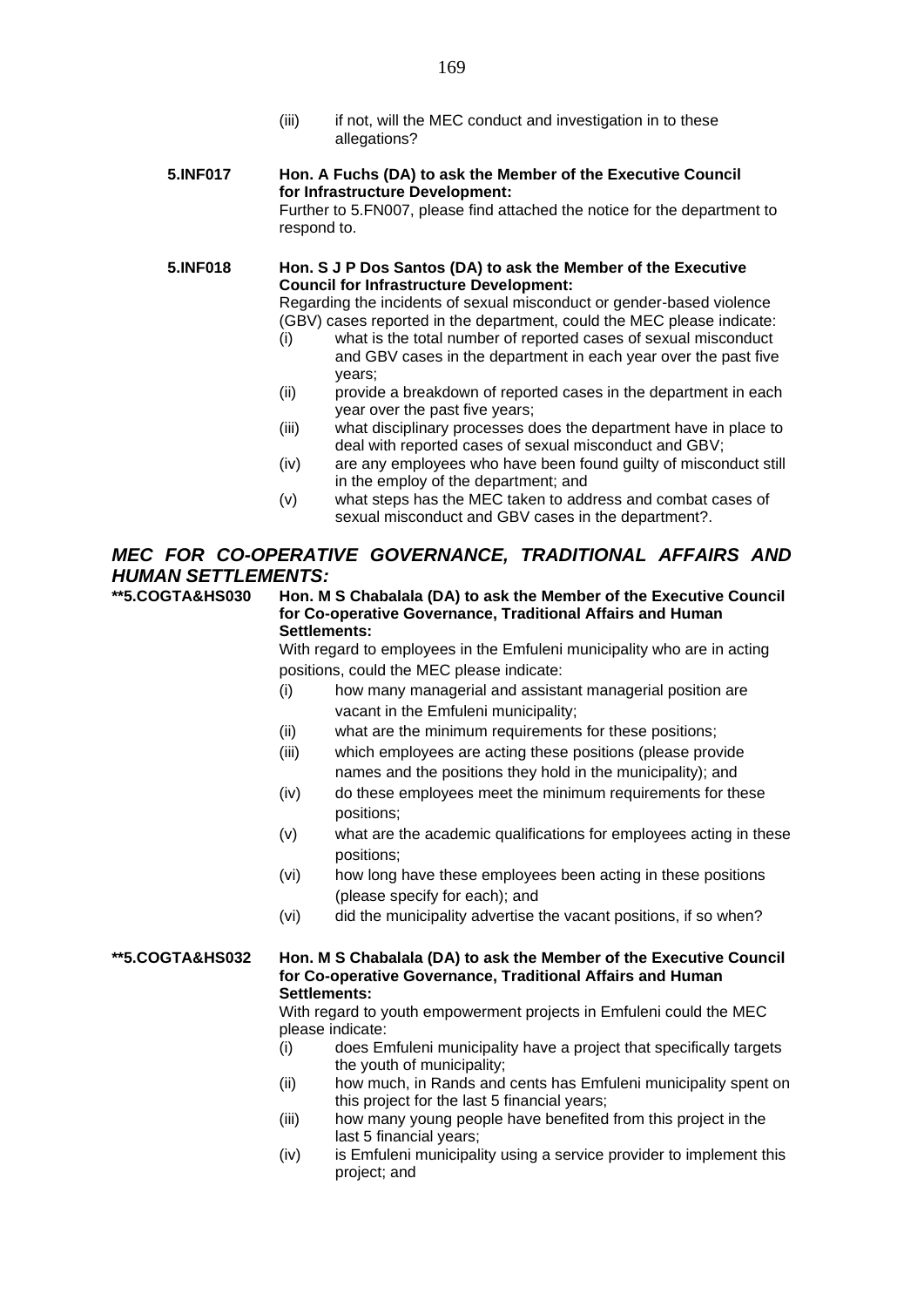- (v) if yes to (iv), how much has been paid to the service provider;
- (vi) how many service providers bid for this project; and
- (vii) why was this specific service provider chosen?

#### **\*\*5.COGTA&HS036 Hon. R Nt'sekhe (DA) to ask the Member of the Executive Council for Co-operative Governance, Traditional Affairs and Human Settlements:**

With regards to the Leeupoort Housing project in Ekurhuleni, could the MEC please indicate:

- (i) when was the scoping done for this project;
- (ii) when was the project supposed to commence and end;
- (iii) how many houses were going to be builtl
- (iv) how many were going to be RDP's, low cost and how many bond houses;
- (v) how many houses of each type have been built since the project was started;
- (vi) of these, how many have been allocated;
- (vii) to date, how much money has been spent each year on this project since its inception;
- (viii) what was this money spent on;
- (ix) how was the decision reach to build on this site; and
- (x) what did the environmental impact assessment report say about this site?

#### **\*\*5.COGTA&HS037 Hon. R Nt'sekhe (DA) to ask the Member of the Executive Council for Co-operative Governance, Traditional Affairs and Human Settlements:**

With regards to the Enterprise Project Management Office in Ekurhuleni, could the MEC please indicate:

- (i) when was this office established;
- (ii) what was the rationale for this office being placed in the City Manager's office instead of the Department of Economic Development;
- (iii) since its inception, what has been the budget, year-on-year for this office;
- (iv) since its inception, how much money has been spent by this office;
- (v) in each year since its inception, who have been the stakeholders that benefitted from this office;
- (vi) how did each stakeholder benefit each year (if financially, please specify the amounts for each);
- (vii) what is the criteria for a stakeholder to qualify for support from this office;
- (viii) who does the adjudication of all the proposals that come to this office;
- (ix) how successful has this office been in supporting its stakeholders; and
- (x) how is the success measured?

#### **\*\*5.COGTA&HS038 Hon. M H Cirota (DA) to ask the Member of the Executive Council for Co-operative Governance, Traditional Affairs and Human Settlements:**

With regards to fleet management for the Ekurhuleni Metro Police Department (EMPD), could the MEC please indicate:

- (i) how many vehicles are owned by the municipality for EMPD;
- (ii) how many of these vehicles were in for repairs from February 2021 – end January 2022;
- (iii) how many vehicles during the same time period were in for repairs for longer than one month and what was the longest repair time;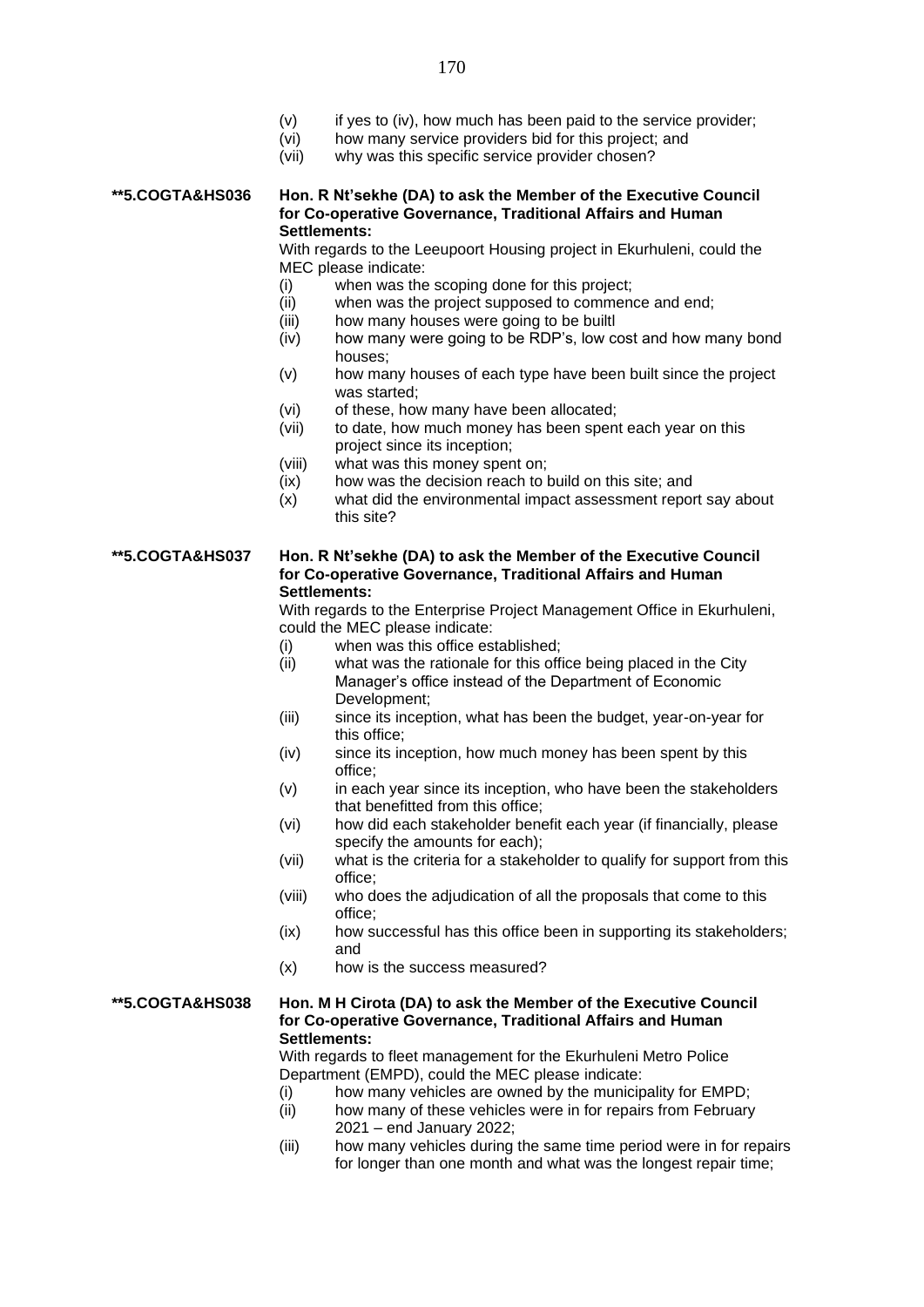- (iv) what was the reason for each of these vehicles going in for repairs for over a month;
- (v) how many municipal owned service centres are there; and
- (vi) do municipal owned service centres service all vehicles types and models;
- (vii) how many vehicles were at private dealerships for longer than a week and why;
- (viii) how many vehicles were repaired / maintained by EMPD officers from their own pockets;
- (ix) why did the officers take their issued vehicles to dealerships for repairs / maintenance; and
- (x) does the fleet management have a tracking system of when all vehicles are due for service/maintenance and if not why not?

#### **5.COGTA&HS039 Hon. M S Chabalala (DA) to ask the Member of the Executive Council for Co-operative Governance, Traditional Affairs and Human Settlements:**

Regarding the hiring of security personnel during council sittings in Emfuleni and Sedibeng municipalities could the MEC please indicate:

- (i) which security companies have been used by these municipalities in the last 5 financial years;
- (ii) how much has been paid by each municipality to render their services specifically during council sittings in the last 5 financial years;
- (iii) how much has been spent on each by the municipality in the last 5 financial years;
- (iv) was a competitive bidding process followed when appointing these companies;
- (v) how many companies tendered to render these services;
- (vi) what was the reason for appointing the companies in (i); and
- (vii) how much did other companies quote the municipalities?

#### **5.COGTA&HS040 Hon. M S Chabalala (DA) to ask the Member of the Executive Council for Co-operative Governance, Traditional Affairs and Human Settlements:**

With regards to the catering during workshops, committee and council meetings in Emfuleni and Sedibeng municipalities could the MEC please indicate:

- (i) how much has been spent by these municipalities in the last 5 financial years;
- (ii) who are the services providers that have been used by these municipalities in the last 5 financial years;
- (iii) how much has been paid to each service provider in the last 5 financial years;
- (iv) was a competitive bidding process followed when appointing these service providers;
- (v) how many companies tendered to render these services;
- (vi) what was the reason for appointing the companies in (ii); and
- (vii) how much did other companies quote the municipalities?

#### **5.COGTA&HS041 Hon. M S Chabalala (DA) to ask the Member of the Executive Council for Co-operative Governance, Traditional Affairs and Human Settlements:**

With regards to the petrol money claimed back by Emfuleni municipality employees after putting petrol in council owned vehicles could the MEC please indicate:

- (i) when did this trend start;
- (ii) how much has the municipality paid to the employees in the last 4 financial years;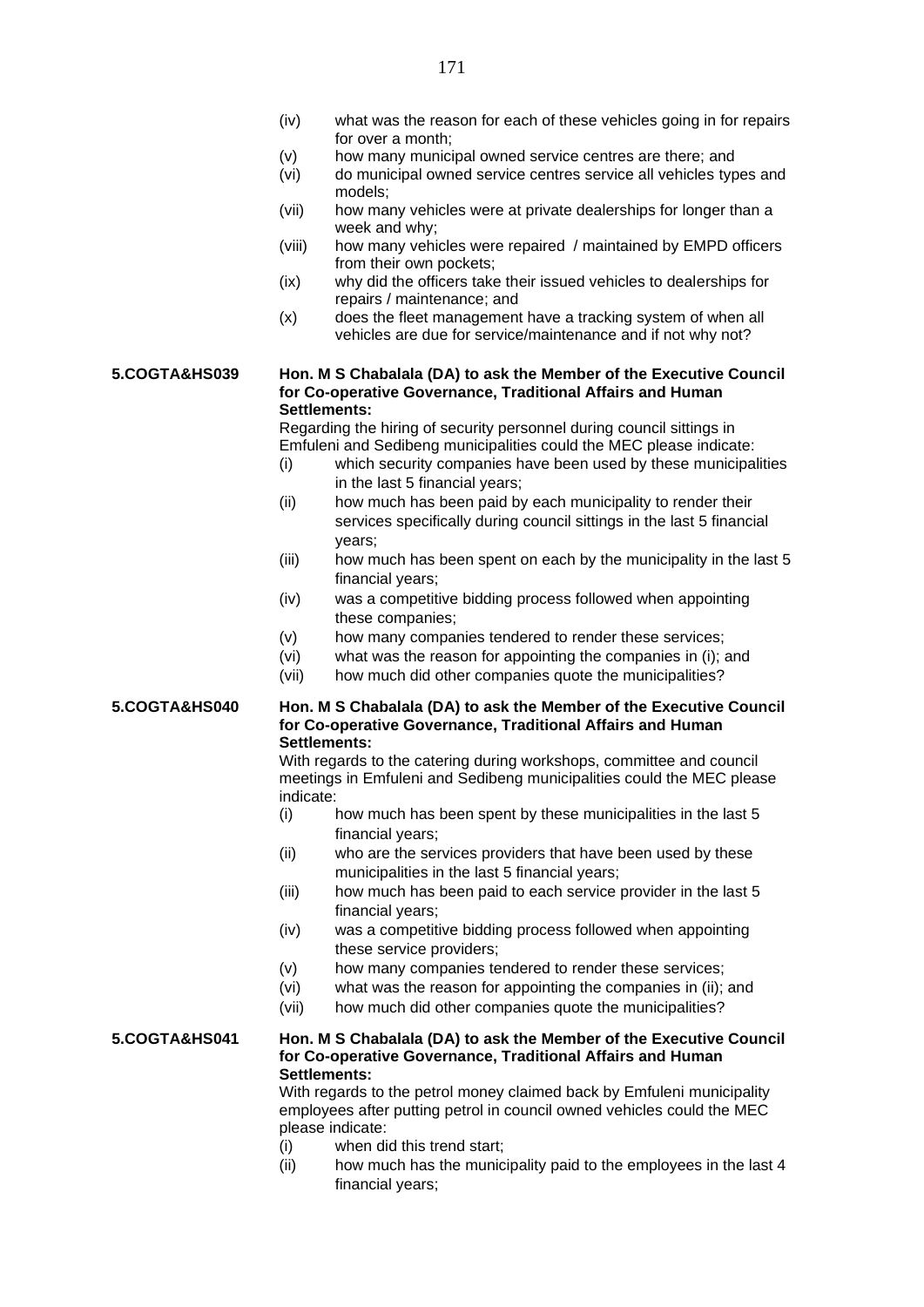- (iii) how many transactions have been processed by the municipality in the last 4 financial years;
- (iv) what is highest amount that was claimed by an employee; and
- (v) what are the reasons for employees to pay for petrol when using council vehicles?

**5.COGTA&HS042 Hon. M F Ledwaba (EFF) to ask the Member of the Executive Council for Co-operative Governance, Traditional Affairs and Human Settlements:**

> With regards the Montross Megaproject, which is located in Ward 2. Finsbury in the Randwest Municipality, has experienced a myriad of challenges regarding the building of low-cost houses including the walk-up structures, and failure to meet the project deadlines as communicated in the past, would the MEC please respond to the following questions:

- (i) when did the construction of Montross megaproject commence (in your response please specify the initial budget allocated for the project);
- (ii) what was the initial completion date of the project and the main contractor at the time;
- (iii) how many housing units were to be built and the targeted beneficiaries;
- (iv) what caused the delay in the completion of the project (in your response please specify how much had been spent to date on this project);
- (v) how much more money was incurred as a result of this project missing deadlines including the type of shoddy work identified as a result of contractors;
- (vi) how is the project steering committee constituted and who is assigned to provide social facilitation in the affected communities;
- (vii) what is the revised date for the completion of this project (in your response please indicate who and when are the identified beneficiaries expected to occupy their housing units);
- (viii) what intervention mechanisms did the department undertake to put the project back on track (in your response please indicate when did such interventions undertaken and provide the outcomes thereof);
- (ix) what were the AG's findings with regards to non-completion of this project (in your response please state what had been done to correct all these adverse findings); and
- (x) have there been any disciplinary measures; actions implemented; or taken emanating from the non-completion of the project on time and the alleged corruption associated with it?

#### **5.COGTA&HS043 Hon. E du Plessis (DA) to ask the Member of the Executive Council for Co-operative Governance, Traditional Affairs and Human Settlements:**

Regarding power outages in the Welverdiend/Khutsong area in Merafong, could the MEC please indicate:

- (i) in the last two months does how many power outages have been experienced in the above mentioned areas;
- (ii) please provide a list of the duration and areas affected by each outage:
- (iii) what were the reasons for each outage in (i);
- (iv) what infrastructure is missing that would prevent this from happening in the future;
- (v) what has been the impact on the economy of these areas; and
- (vi) is there an intervention plan to stabilise the energy network of Merafong?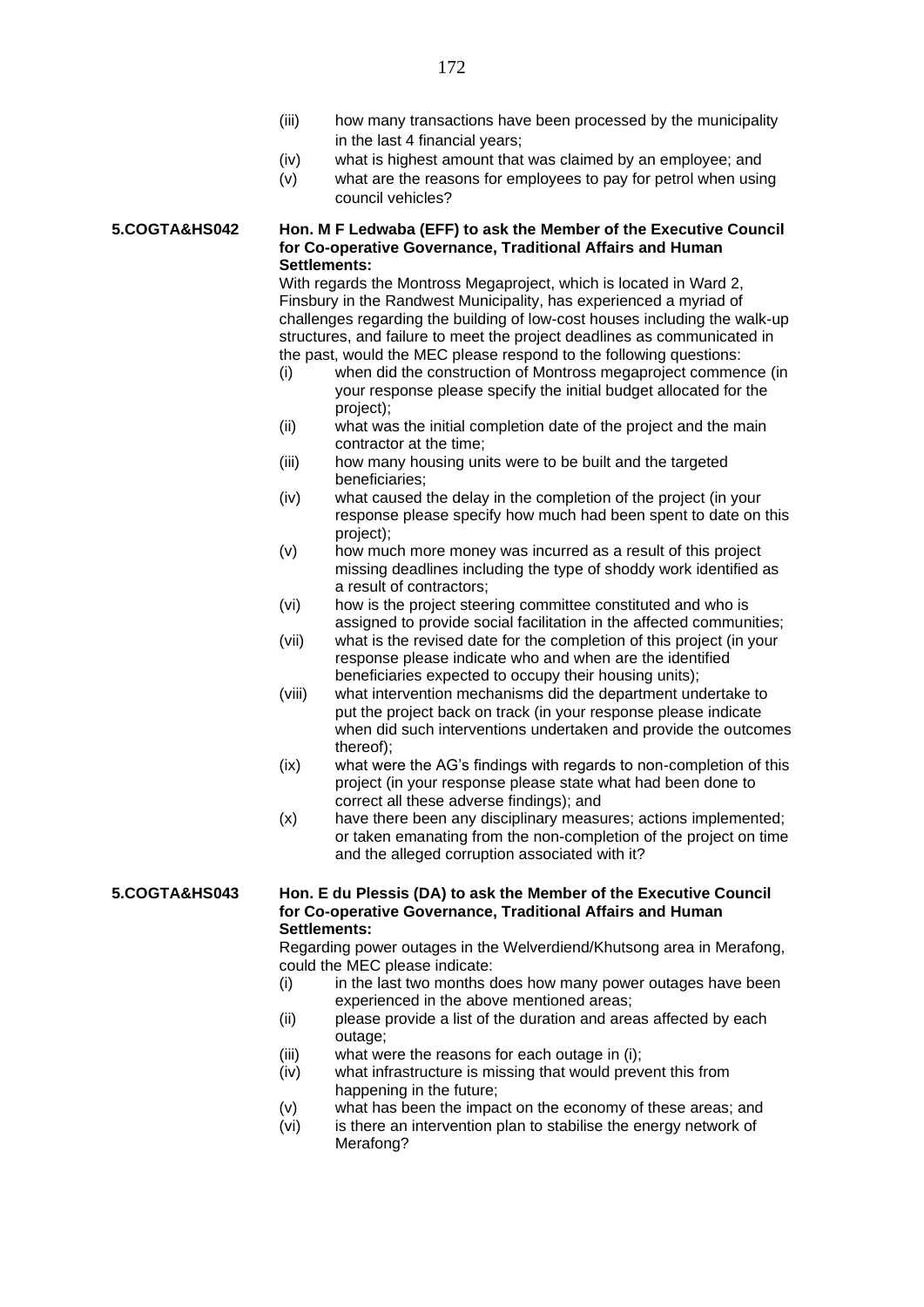#### **5.COGTA&HS044 Hon. C Bosch (DA) to ask the Member of the Executive Council for Co-operative Governance, Traditional Affairs and Human Settlements:**

There is a skateboarding facility situated in Germiston Lake, Ekurhuleni and is maintained by the local skateboarders. They would like to liaise with officials from the City about this. Could the MEC please indicate:

- (i) which municipal department must be contacted regarding this;<br>(ii) please provide the name, number and email address for the
- please provide the name, number and email address for the appropriate official;
- (iii) who is the manager for Germiston Lake (name); and
- (iv) please provide contact details for the manager in (iii)?

#### **5.COGTA&HS045 Hon. C Bosch (DA) to ask the Member of the Executive Council for Co-operative Governance, Traditional Affairs and Human Settlements:**

Regarding provincial disaster management, could the MEC please indicate:

- (i) what disaster management plans does the provincial government have in place to assist municipalities during a crisis that pertains to water or electricity outages over a period exceeding 48 hours;
- (ii) does the disaster management department have any additional water tankers available for assistance to municipalities during a time of a disaster;
- (iii) if yes, how many water tankers do you have available and where are they based;
- (iv) does the disaster management department have any mobile substations available for assistance to municipalities during a time of a disaster;
- (v) if yes, how many;
- (vi) what size is the mobile sub-stations and how many people can benefit from these mobile sub-stations;
- (vii) does the disaster management department have access to the SANDF to call on assistance when the there is a disaster for additional support in a time where we need to supply water to communities; and
- (viii) what process is to be followed to get the involvement of SANDF through the provincial disaster management department to local municiaplities during a water crisis?

#### **5.COGTA&HS046 Hon. C Bosch (DA) to ask the Member of the Executive Council for Co-operative Governance, Traditional Affairs and Human Settlements:**

With regard to the ongoing electricity outages at the Ga Rankuwa Police Station, could the MEC please indicate:

- (i) how long has the Ga Rankuwa Police Station been without electricity;
- (ii) when was this electricity outage reported to the department for the first time;
- (iii) has the department engaged Eskom on the reason for the outage;
- (iv) when did the department engage Eskom on this outage for the first time;
- (v) what was the response from Eskom in this regard;
- (vi) what was the reason for the outage;
- (vii) when will the identified issues be addressed; and
- (viii) is there any budgetary implications in this regard; and
- (ix) who will be funding the repairs; and
- (x) will the repairs be temporary or permanent task?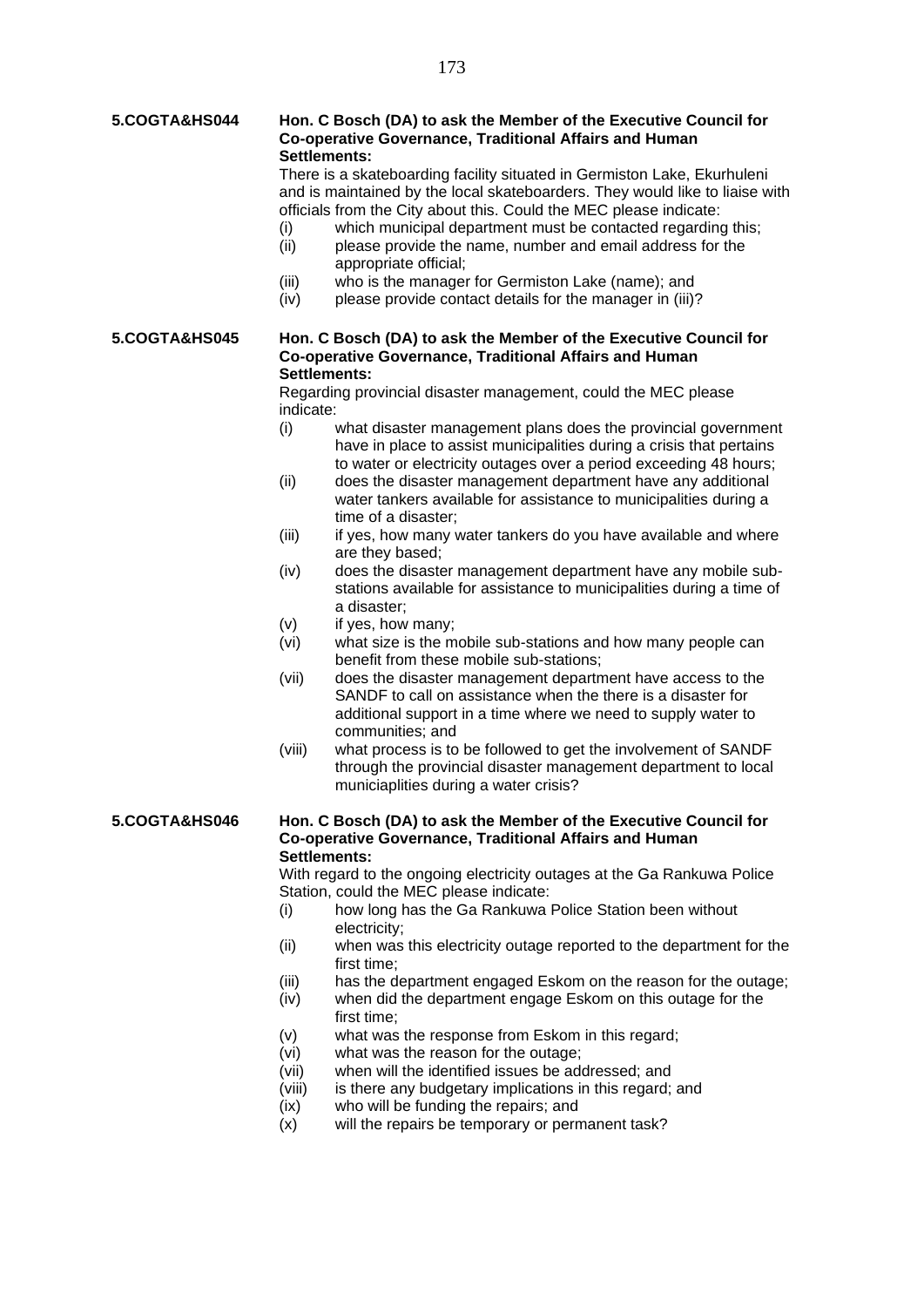#### **5.COGTA&HS047 Hon. S J P Dos Santos (DA) to ask the Member of the Executive Council for Co-operative Governance, Traditional Affairs and Human Settlements:**

Regarding the incidents of sexual misconduct or gender-based violence (GBV) cases reported in the department, could the MEC please indicate:

- (i) what is the total number of reported cases of sexual misconduct and GBV cases in the department in each year over the past five years;
- (ii) provide a breakdown of reported cases in the department in each year over the past five years;
- (iii) what disciplinary processes does the department have in place to deal with reported cases of sexual misconduct and GBV;
- (iv) are any employees who have been found guilty of misconduct still in the employ of the department; and
- (v) what steps has the MEC taken to address and combat cases of sexual misconduct and GBV cases in the department?

**5.COGTA&HS048 Hon. A Randall (DA) to ask the Member of the Executive Council for Co-operative Governance, Traditional Affairs and Human Settlements:**

> Regarding the Sedibeng District Municipality, could the MEC please indicate:

- (i) can the MEC please confirm if the Sedibeng District municipality has an operational Disaster Management Centre;
- (ii) if answer to (i) is "No" please explain reasons for not having an operational Disaster Management Centre;
- (iii) if answer in (i) is "Yes", please provide the physical address for the Operational Disaster Management Centre;
- (iv) please highlight any challenges that exists with regards to the effective functioning of the Operational Disaster Centre;
- (v) please provide a breakdown of the current financial year expenditure to ensure effective operation of the Disaster Management Centre; and
- (vi) please list the necessary equipment needed to have a fully functional Disaster Management Centre?

#### **5.COGTA&HS049 Hon. A Randall (DA) to ask the Member of the Executive Council for Co-operative Governance, Traditional Affairs and Human Settlements:**

Regarding the revenue collection rates in Gauteng municipalities, could the MEC please indicate:

- (i) please indicate the collection rates for rates and taxes for Gauteng's Metropolitan Municipalities for the past five years;
- (ii) please indicate the collection rates for electricity for Gauteng's Metropolitan Municipalities for the past five years;
- (iii) please indicate the collection rates for water use for Gauteng's Metropolitan Municipalities for the past five years;
- (iv) please indicate the collection rates for rates and taxes for Gauteng's District Municipalities for the past five years;
- (v) please indicate the collection rates for electricity for Gauteng's District Municipalities for the past five years;
- (vi) please indicate the collection rates for water use for Gauteng's District Municipalities for the past five years;
- (vii) please indicate the collection rates for rates and taxes for Gauteng's Local Municipalities for the past five years;
- (viii) please indicate the collection rates for electricity for Gauteng's Local Municipalities for the past five years; and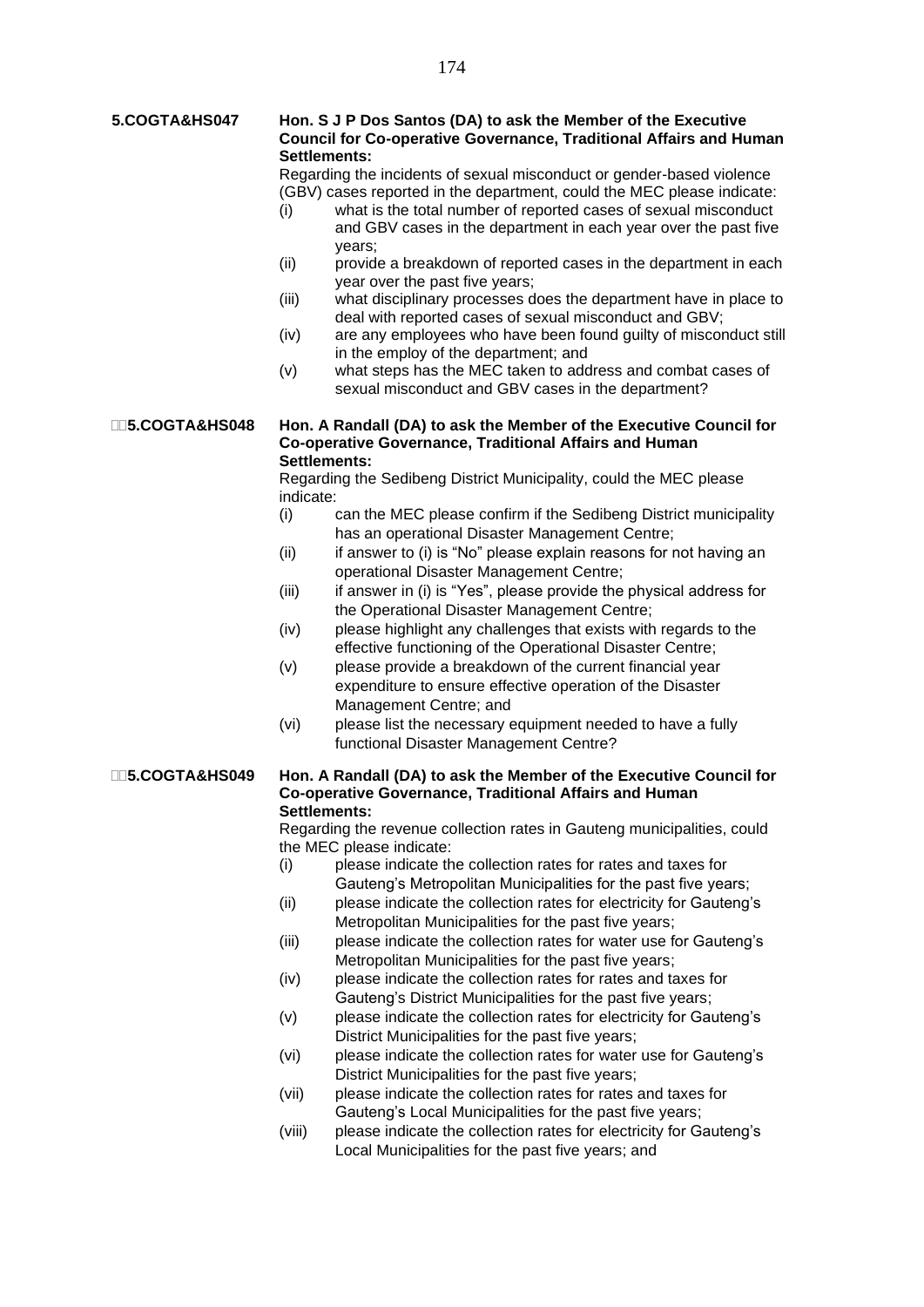(ix) please indicate the collection rates for water use for Gauteng's District Municipalities for the past five years?

#### **5.COGTA&HS050 Hon. A Randall (DA) to ask the Member of the Executive Council for Co-operative Governance, Traditional Affairs and Human Settlements:**

The financial recovery plan for the West Rand district municipality still includes emergency rescue services as part of the fire service function which is presently and unfunded function. The municipality aims to sustain the fire service function to deliver optimum service delivery to the community and will engage with RAF, SANRAL and insurance companies on the sustainability of the services provided on both provincial and national roads. Realignment of equitable share to accommodate the emergency rescue service function.

An item that served in the council dated 22 October 2019: "Amendment of the structure in pursuance of the recommendations set out in the financial recovery plan" had three recommendations with the 3<sup>rd</sup> recommendation as follows: "Approval be granted to transfer fire services to Merafong City Local Municipality, Mogale City Local Municipality and Rand West City Local Municipality, as well as transfer of Disaster Management and EOC to provincial government".

Could the MEC please indicate:

- $(i)$  please confirm if and when the mentioned recommendation  $(3<sup>RD</sup>)$ recommendation) was actioned to assist the West Rand District municipality financially;
- (ii) if it has not, please explain;
- (iii) please explain if the services the WRDM renders were assessed to determine a suitable manner of providing such services;
- (iv) if answer is "No" to question (iii) please explain why it was not done;
- (v) please list all functions the WRDM is performing which are either not funded and or underfunded;
- (vi) please indicate the Rand value expended by WRDM for each of the unfunded and/or underfunded functions for the current financial and previous financial year;
- (vii) please indicate and explain if GPT did an assessment in terms of the WRDM 's ability to sustain itself going forward (please provide a copy of the assessment);
- (viii) have engagements taken place between WRDM , RAF, SANRAL and insurance companies and what was the outcomes?

#### **5.COGTA&HS051 Hon. A Fuchs (DA) to ask the Member of the Executive Council for Co-operative Governance, Traditional Affairs and Human Settlements:**

A question was put to Infrastructure Development as the custodian of fixed infrastructure assets in Gauteng as to what records are held in the Fixed Assets Register for Human Settlements. The MEC responded that the department of Human Settlements manages its own fixed asset registers as custodians.

Would the MEC please indicate:

- (i) what legislation and/or regulations bestow on Human Settlements the obligation of custodianship over its assets as well as the responsibility to keep an asset register;
- (ii) does such an asset register exist and is it available for inspection;
- (iii) if not, why not;
- (iv) if an asset register does exist, please provide the following information related to the infrastructural assets of the department:
	- Land: Total Number of assets, total size, total value
	- Residential buildings: Total Number of assets, total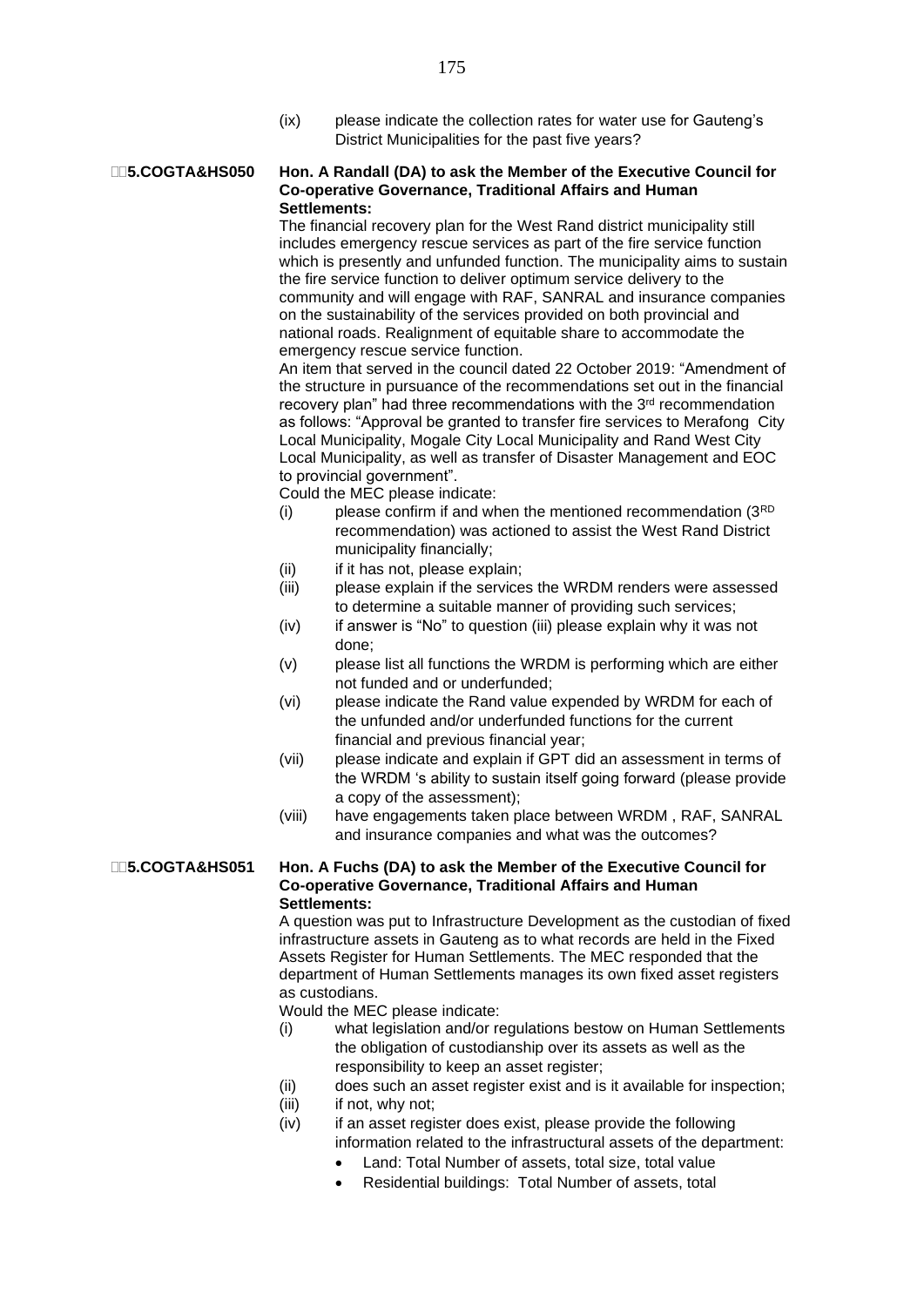|                           | (v)<br>(vi)                                                    | area, total value<br>in the event that a new human settlement needs to be constructed<br>or an existing settlement needs to be refurbished, please provide<br>a description of the process that the department follows from<br>initiation through to completion, including who the role players are<br>at every stage; and<br>please provide a list of infrastructural projects undertaken by the<br>department since the start of the 6 <sup>th</sup> administration indicating the<br>initial estimate of time and cost for each project as well as the final<br>time taken, and cost expended either to date (if not yet completed)<br>or on completion?                                                                                                                                                                                                                                                                                                                                                                 |
|---------------------------|----------------------------------------------------------------|-----------------------------------------------------------------------------------------------------------------------------------------------------------------------------------------------------------------------------------------------------------------------------------------------------------------------------------------------------------------------------------------------------------------------------------------------------------------------------------------------------------------------------------------------------------------------------------------------------------------------------------------------------------------------------------------------------------------------------------------------------------------------------------------------------------------------------------------------------------------------------------------------------------------------------------------------------------------------------------------------------------------------------|
| <b>∏5.COGTA&amp;HS052</b> | (i)<br>(ii)<br>(iii)<br>(iv)<br>(v)<br>(vi)<br>(vii)<br>(viii) | Hon. A W Cilliers (DA) to ask the Member of the Executive Council for<br><b>Co-operative Governance, Traditional Affairs and Human</b><br>Settlements:<br>Regarding people relocated in Merafong due to sinkholes, could the MEC<br>please indicate:<br>how many residents of Merafong are directly affected by sinkhole<br>formation;<br>how many have been relocated since 2014, and where have they<br>been relocated to;<br>what is the long term plan to militate against the formation of<br>sinkholes; and<br>how many sinkholes are there currently in Merafong- provide a<br>geographic breakdown;<br>how many water leaks are there currently in Merafong- provide a<br>geographic breakdown;<br>provide a list of neighbourhoods or wards in descending order of<br>those most affected by sinkholes;<br>provide a timeline of the sinkhole issues in Merafong indicating<br>government interventions since 1994; and<br>provide the amount budgeted for in 2022 for the mitigation of<br>sinkholes in Merafong? |
|                           |                                                                |                                                                                                                                                                                                                                                                                                                                                                                                                                                                                                                                                                                                                                                                                                                                                                                                                                                                                                                                                                                                                             |

#### **5.COGTA&HS053 Hon. M S Chabalala (DA) to ask the Member of the Executive Council for Co-operative Governance, Traditional Affairs and Human Settlements:**

Regarding petty cash that is used by Emfuleni municipality employees, could the MEC please indicate:

- (i) whether is it recorded properly;
- $(ii)$  is it given to the employees or departments;
- (iii) how much petty cash has been used in the last 5 financial years;
- (iv) what is the petty cash used for;
- (v) which department has claimed the most petty cash;
- (vi) which employee has claimed the most petty cash; and
- (vii) what is the monthly average use of petty cash in the municipality?

#### **5.COGTA&HS054 Hon. M S Chabalala (DA) to ask the Member of the Executive Council for Co-operative Governance, Traditional Affairs and Human Settlements:**

Regarding electrical department offices that were burnt in Duncanville, could the MEC please indicate:

- (i) how much does the municipality pay in insurance premiums for municipal buildings;
- (ii) was the Duncanville electrical department offices insured and what was the monthly premium;
- (iii) which insurance company covered this building;
- (iv) what was the cost of the damage by the fire;
- (v) has the insurance claim being paid;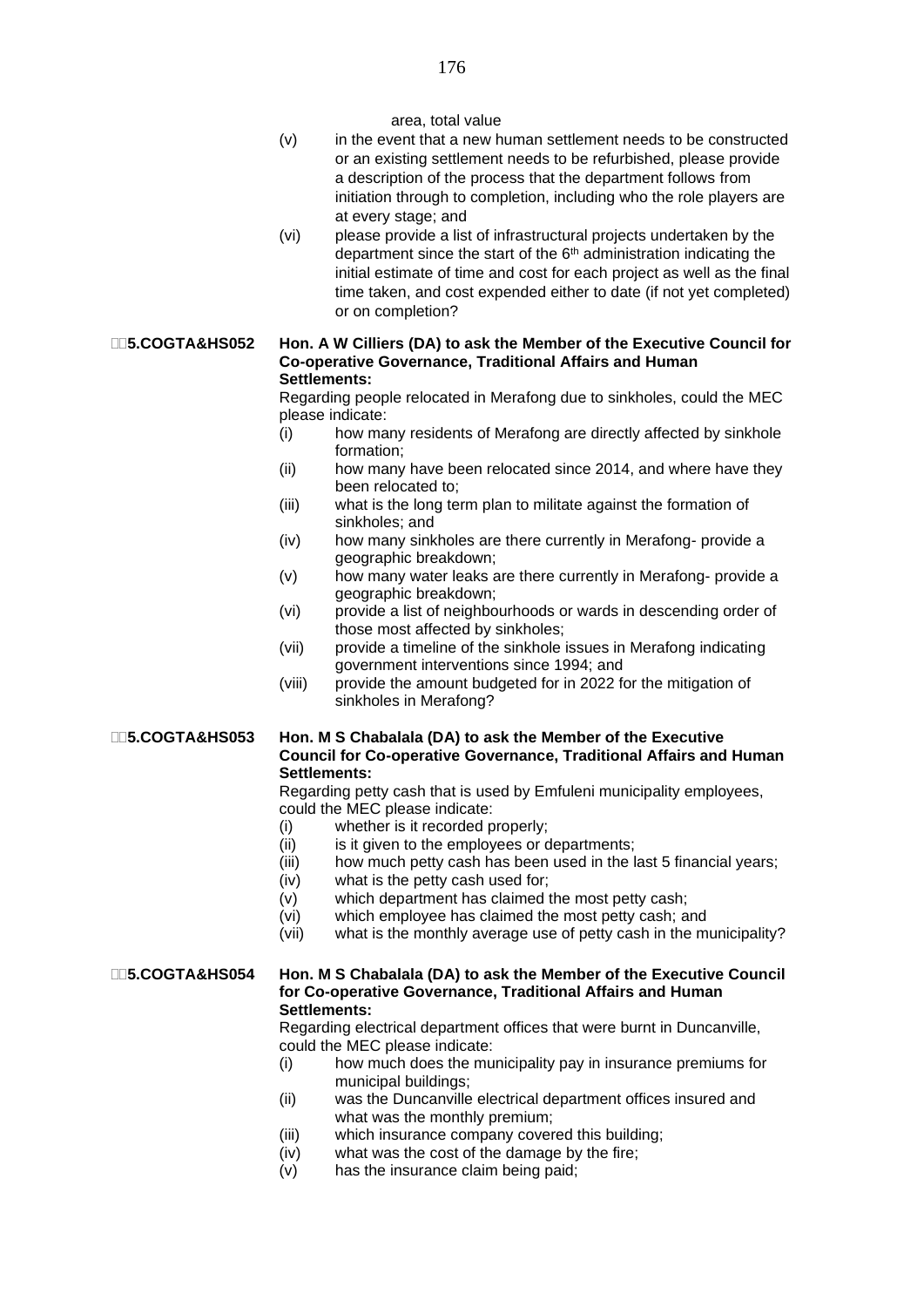- (vi) what was the amount paid out to the municipality;
- (vii) are the offices fixed; and
- (viii) if not, why not?

#### **5.COGTA&HS055 Hon. M S Chabalala (DA) to ask the Member of the Executive Council for Co-operative Governance, Traditional Affairs and Human Settlements:**

With regard to the Metsi a Lekoa in instances where there was a shortage or no diesel and fuel could the MEC please indicate:

- (i) who are the service providers that were used by the municipality in the last 5 financial years to service Emfuleni areas an attend to community queries;
- (ii) how are these service providers appointed;
- (iii) are these service providers contracted to municipality and what is the duration of their contracts;
- (iv) how long have they been contracted to the municipality;
- (v) has the municipality ever extended their contracts and what were the terms of the contract extension;
- (vi) is the municipality following a competitive bidding process when appointing these service providers;
- (vii) how much has been paid to each service provider in the last 5 financial years; and
- (viii) what is the overall total that has been to these service providers in the last 5 financial years?

#### **5.COGTA&HS056 Hon. C Bosch (DA) to ask the Member of the Executive Council for Co-operative Governance, Traditional Affairs and Human Settlements:**

Regarding the Debt Management Committee (DMC) mentioned by the Premier David Makhura during his SOPA debate, will the MEC please indicate:

- (i) when was the Debt Management Committee (DMC) established;
- (ii) how often does the DMC meet;
- (iii) who chairs the meeting;
- (iv) who are the members of the committee (please provide names); and
- (v) what are the terms of reference of this committee;
- (vi) how much outstanding debt was recovered through this committee to Municipalities since the establishment of the committee; and
- (vii) please provide a detailed breakdown for each municipality;
- (viii) please provide a detailed breakdown of all debt from the provincial government to each of the municipalities in Gauteng that is still outstanding?

**5.COGTA&HS057 Hon. P Atkinson (DA) to ask the Member of the Executive Council for Co-operative Governance, Traditional Affairs and Human Settlements:**

Regarding the Disaster Management Act, could the MEC please indicate:

- (i) could the MEC please provide a list of all Disaster Management Centres for the Provincial Disaster Management Department as well as each of the municipalities in Gauteng;
- (ii) does the Provincial Disaster Management Department have a disaster management fund available;
- (iii) what is the current balance of this disaster management fund; and
- (iv) how was the allocation of funding to this fund been allocated;
- (v) provide a list and breakdown of expenditures from this fund for the period from May 2019 to March 2022;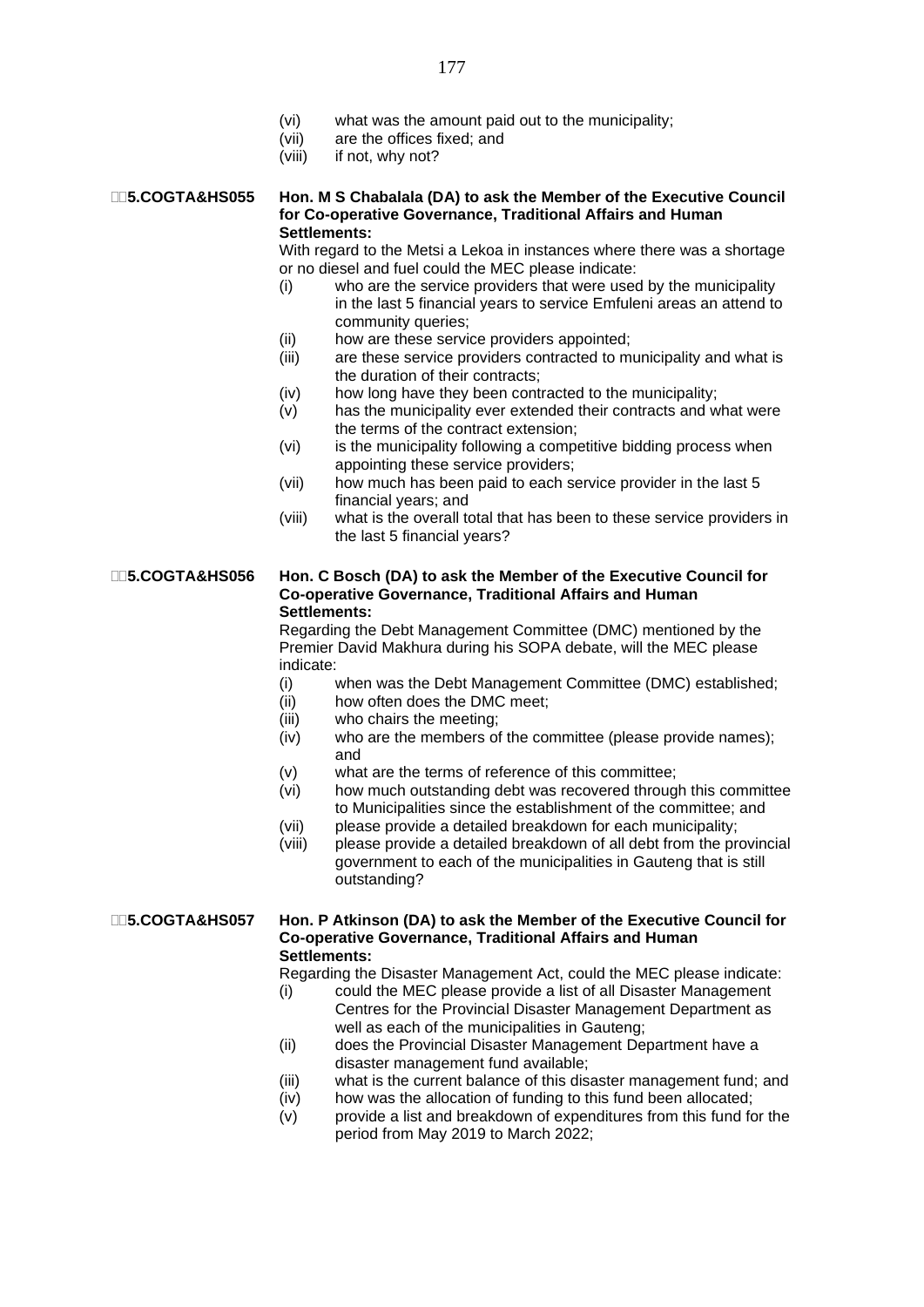- (vi) does each of the municipalities have a disaster management fund (Please provide a breakdown of details and amounts available for each of the municipalities);
- (vii) if no, why not;
- (viii) who is the designated officer allocated to deal with this fund for each of the municipalities; and
- (ix) who is the designated officer allocated to deal with this fund for the provincial disaster management department?

#### *MEC FOR ROADS AND TRANSPORT:*

#### \*\* **5.TR011 Hon. F P Nel (DA) to ask the Member of the Executive Council for Roads and Transport:**

With regards to the construction of the off and on-ramps to and from the N14 and the Rooihuiskraal road in Centurion, scheduled for the current financial year, can the MEC please indicate the following:

- (i) has construction started on this project;
- (ii) if not, why not;
- (iii) when is it envisaged that construction will commence; and
- $(iv)$  if not during the current financial year, when will construction commence?

#### **\*\* 5.TR012 Hon. F P Nel (DA) to ask the Member of the Executive Council for Roads and Transport:**

Regarding the awarding of contracts to bus companies in the province since 2014 to date, could the MEC please:

- (i) list of all companies contracted to provide bus services in the province;
- (ii) why were the companies in (i) chosen among other bidders for these contracts;
- (iii) have any of the companies in (i) failed to perform yet have been reappointed by the department;
- (iv) provide a report or all accidents and incidents involving these bus companies between the period 2014 to date;
- (v) have claimed been laid against the department for injury and/or death in (iv); and
- (vi) if yes to (v), how much has the department paid for each claim; and
- (vii) have any of the companies been held liable in (v)?

#### \*\* **5.TR013 Hon. E du Plessis (DA) to ask the Member of the Executive Council for Roads and Transport:**

With regard to road R459 Rayton to Forfar, could the MEC please indicate:

- (i) when last was the road graded;
- (ii) why was the road not graded as to specification;
- (iii) when will the cement bridge be repaired; and
- (iv) if the road was graded recently will someone be held accountable for the bad workmanship?

#### \*\* **5.TR014 Hon. A Randall (DA) to ask the Member of the Executive Council for Roads and Transport:**

With regard to the maintenance of R460 would the MEC:

- (i) can the MEC please provide a detailed report on the maintenance done to stabilise and resurface the R460 since September 2021 when the matter was first escalated to DRT officials for assistance;
- (ii) can the MEC please indicate if any plans are in place to upgrade the R460, as this is the only road farmers can use to get to and from their farms;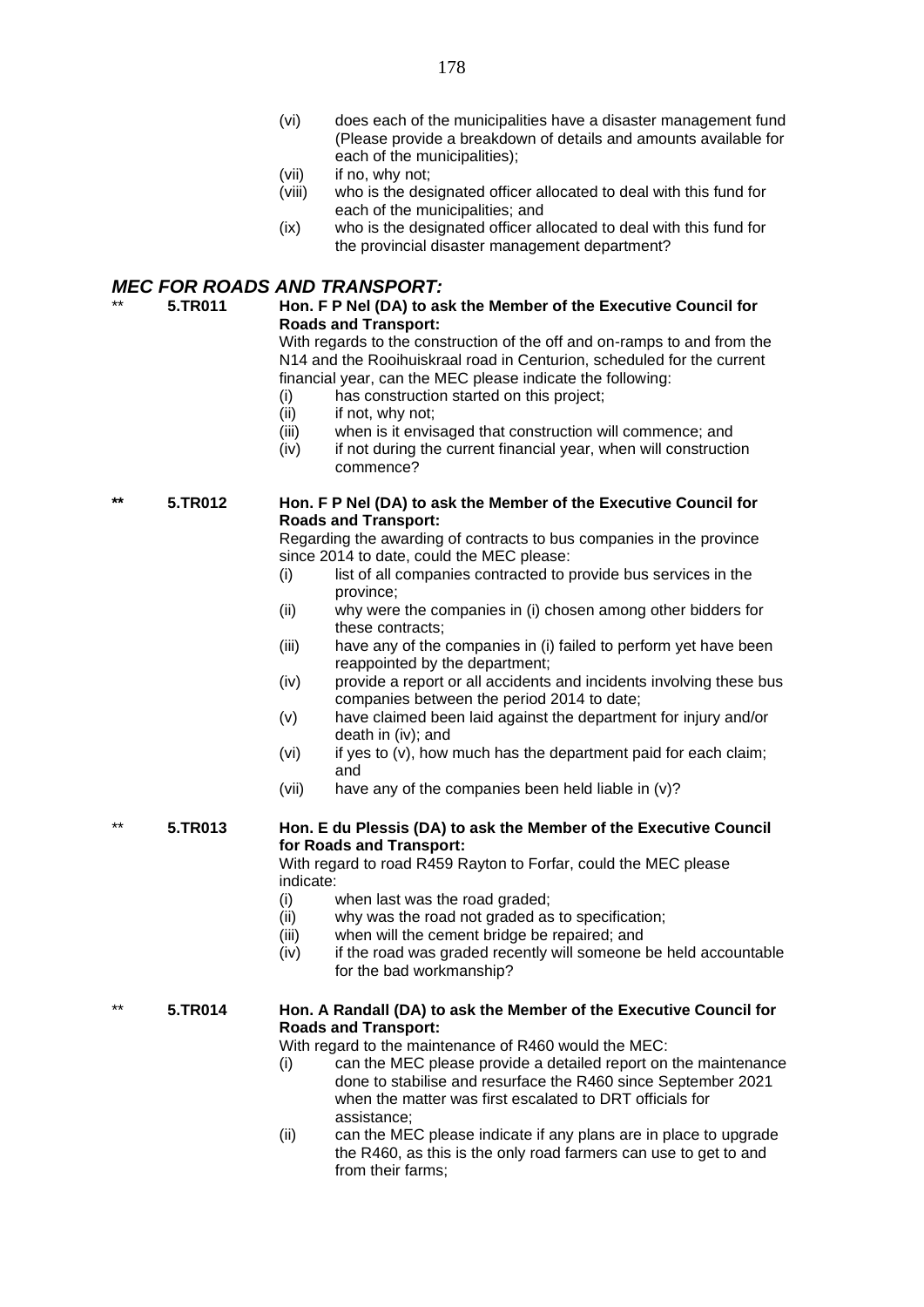- (iii) please indicate the available budget for maintenance of mentioned gravel roads, both in the current and 2022/23 FY; and
- (iv) please explain if there is a process whereby the legal sand mines using the R406 to transport sand can be held responsible for contributing to the maintenance of the gravel road; and
- (v) please provide the up to date claim procedure with claim forms for residents who suffered mechanical and other damages to their vehicles due to the poor condition of the mentioned gravel roads?

#### **5.TR015 Hon. M F Ledwaba (EFF) to ask the Member of the Executive Council for Roads and Transport:**

During the earlier stages of COVID-19 pandemic, the MEC committed to recruit the services of Cadet workers to perform various tasks of assisting in confronting the scourge of the pandemic in the province. The cadets would be deployed at taxi ranks to provide cleaning and ablution facilities in the province.

With this in mind, would the MEC please to the following:

- (i) how many Cadet workers were enlisted and recruited to provide these services for the department;
- (ii) what were the tasks and duties of these Cadet workers, including their job descriptions;
- (iii) how much budget was allocated for these Cadet workers (in your response please indicate had been spent to date);
- (iv) where were these Cadet workers deployed (in your response please indicate the taxi ranks, areas and regions where they were stationed);
- (v) is the department still making use of Cadet workers (in your response please specify the areas where they are still operational, and in cases where they are no longer in use, specify when did their contracts got terminated and why);
- (vi) is the department providing cleaning and security services to the taxi ranks in the province;
- (vii) how many taxi ranks are under the supervision of the provincial department (in your response please provide a list of taxi ranks that are being looked after by the department);
- (viii) how far is the department in completing unfinished taxi ranks that were built by the department, such as the Roodepoort taxi rank and many others;
- (ix) are there Service Level Agreements (SLA) entered into between the department, municipalities and taxi associations to improve services rendered by the taxi industry (in your response please indicate what mode of engagement is the department using to liaise with the taxi industry where SLA are non-existent); and
- (x) how far are the initiatives to provide subsidy to the taxi industry and formalising this industry?

#### **5.TR016 Hon. S J P Dos Santos (DA) to ask the Member of the Executive Council for Roads and Transport:**

Regarding the incidents of sexual misconduct or gender-based violence (GBV) cases reported in the department, could the MEC please indicate:

- (i) what is the total number of reported cases of sexual misconduct and GBV cases in the department in each year over the past five years;
- (ii) provide a breakdown of reported cases in the department in each year over the past five years; and
- (iii) what disciplinary processes does the department have in place to deal with reported cases of sexual misconduct and GBV;
- (iv) are any employees who have been found guilty of misconduct still in the employ of the department;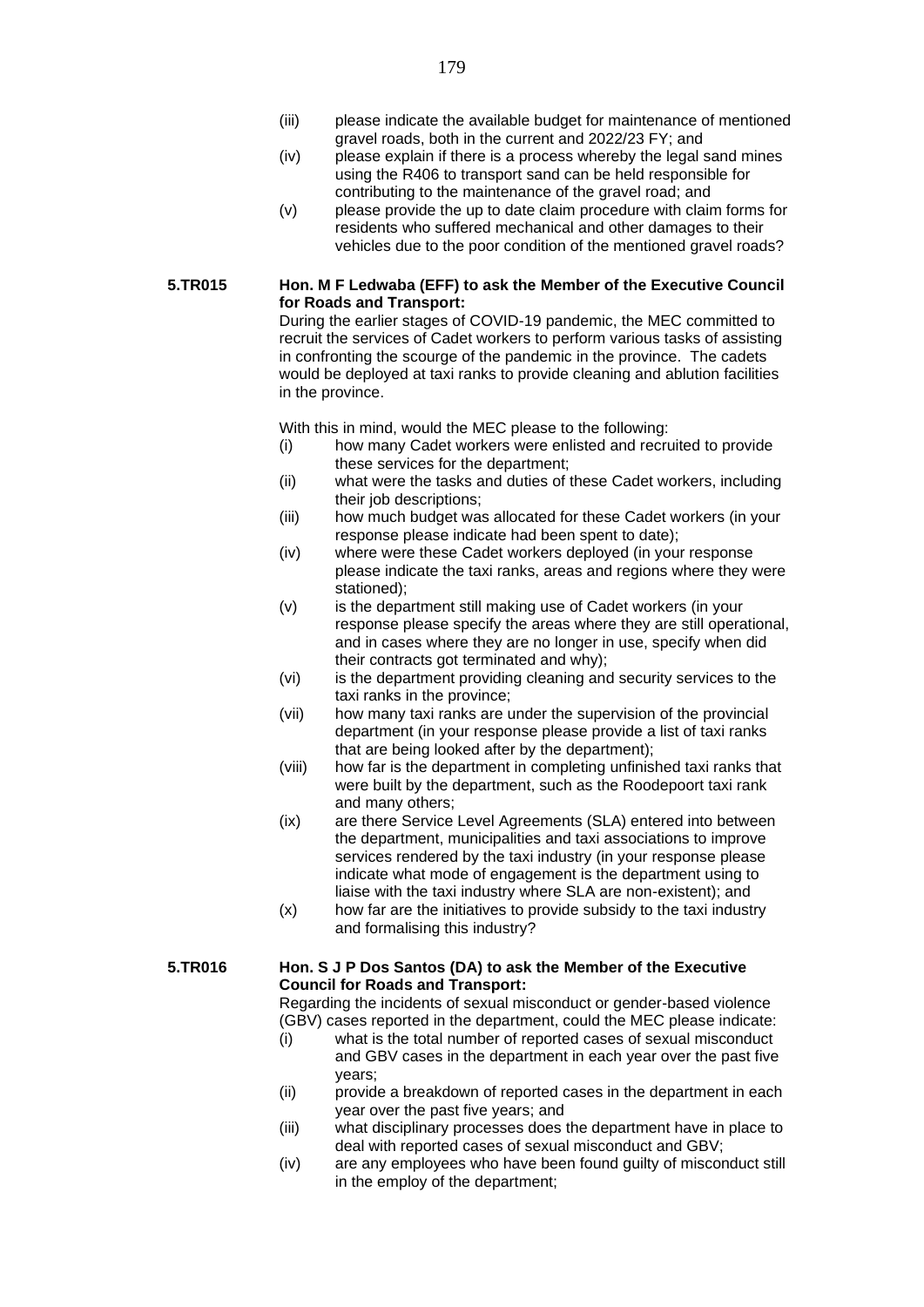(v) what steps has the MEC taken to address and combat cases of sexual misconduct and GBV cases in the department?

#### **5.TR017 Hon. A Fuchs (DA) to ask the Member of the Executive Council for Roads and Transport:**

A question was put to Infrastructure Development as the custodian of fixed infrastructure assets in Gauteng as to what records are held in the Fixed Assets Register for Roads and Transport. The MEC responded that the department of Roads and Transport manages their own fixed asset registers as custodians.

Would the MEC please indicate:

- (i) what legislation and/or regulations bestow on Roads and Transport the obligation of custodianship over its assets as well as the responsibility to keep an asset register;
- (ii) does such an asset register exist and is it available for inspection;
- (iii) if not, why not;
- (iv) if an asset register does exist, please provide the following information related to the infrastructural assets of the department:
	- Land: Total Number of assets, total size, total value
	- Roads: Total Number of assets, total length, total value
- $(v)$  in the event that a new road needs to be constructed or an existing road needs to be refurbished, please provide a description of the process that the department follows from initiation through to completion, including who the role players are at every stage; and
- (vi) please provide a list of infrastructural projects undertaken by the department since the start of the  $6<sup>th</sup>$  administration indicating the initial estimate of time and cost for each project as well as the final time taken and cost expended either to date (if not yet completed) or on completion?

#### *MEC FOR SOCIAL DEVELOPMENT:*

**5.SD009 Hon. B Engelbrecht (DA) to ask the Member of the Executive Council For Social Development:**

Regarding NGO's and NPO's in Gauteng, could the MEC please indicate: (i) what departmental workshops are available for NGO's;

- (ii) how do NPO's apply for and get access to school uniforms;
- (iii) how can NGO's receive assistance for food parcels and how are beneficiaries of food parcels correctly identified and vetted;
- (iv) how does the department ensure equitable distribution of food parcels preventing the same people always receiving those food parcels (what measures are in place to prevent the above);
- (v) how are NGO's catering for residents with disabilities accredited;
- (vi) do subsidies for different types of NGO's differ;
- (vii) how is the subsidy for an NGO determined when they provide a multisectoral services;
- (viii) what criteria are used to refuse an NGO a subsidy;
- (ix) why must a visually impaired person reapply for a SASSA grant when the medial condition has not changed; and
- (x) how does the department assist child headed households?

#### **5.SD010 Hon. P Atkinson (DA) to ask the Member of the Executive Council For Social Development:**

Regarding the incidents of sexual misconduct or gender-based violence (GBV) cases reported in the department, could the MEC please indicate:

(i) what is the total number of reported cases of sexual misconduct and GBV cases in the department in each year over the past five years;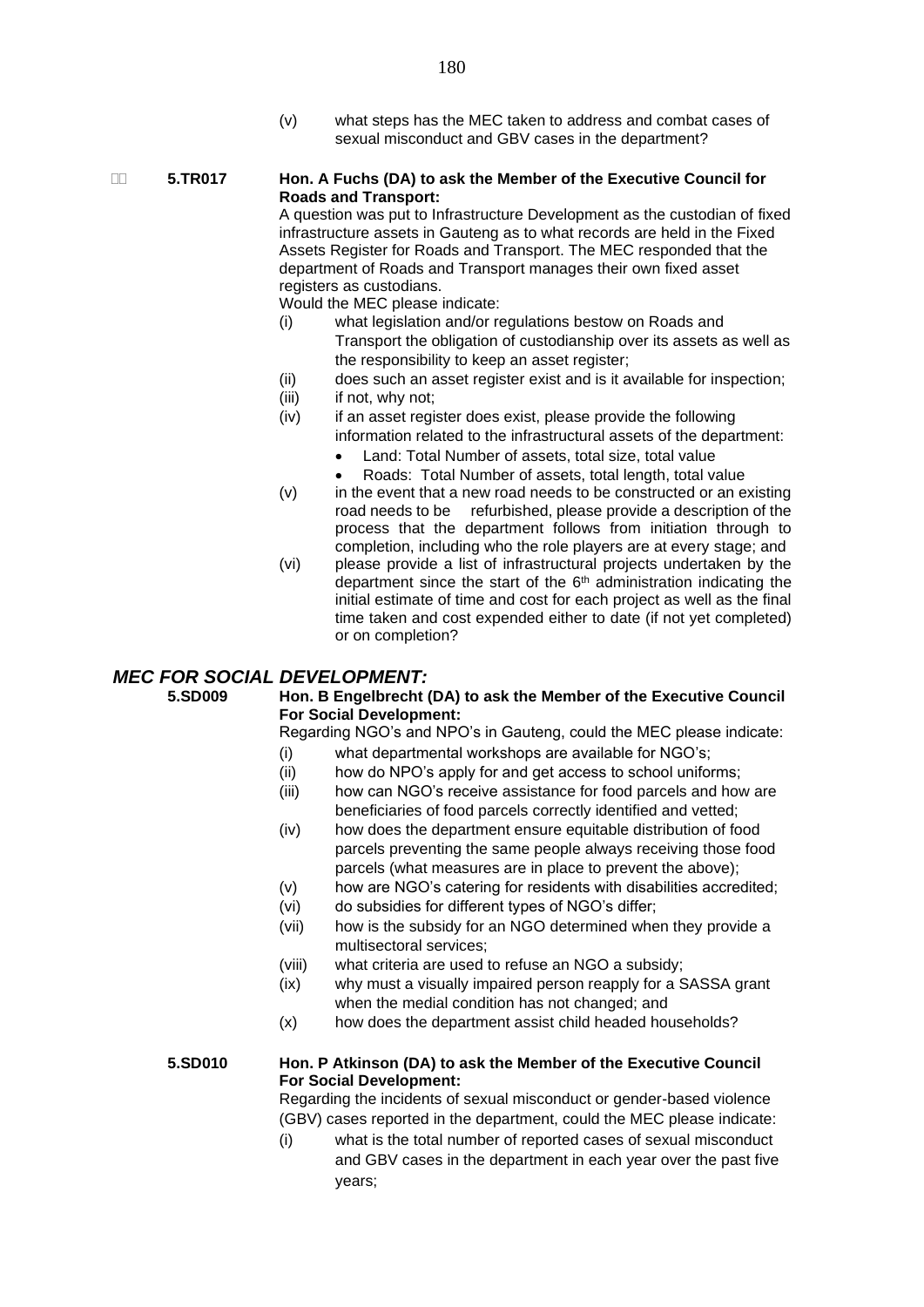- (ii) provide a breakdown of reported cases in the department in each year over the past five years; and
- (iii) what disciplinary processes does the department have in place to deal with reported cases of sexual misconduct and GBV;
- (iv) are any employees who have been found guilty of misconduct still in the employ of the department; and
- (v) what steps has the MEC taken to address and combat cases of sexual misconduct and GBV cases in the department?
- **5.SD011 Hon. R Nt'sekhe (DA) to ask the Member of the Executive Council For Social Development:**

Regarding state managed narcotic and alcohol rehabilitation centres in Gauteng, could the MEC please indicate:

- (i) how many rehabilitation facilities have been built in Gauteng since 2014 to date;
- (ii) how many of these are open and taking in patients;
- (iii) what are the names and physical addresses of each in (ii);
- (iv) of those in (ii) how many patients have been treated successfully from inception to date;
- (v) how many patients have relapsed and have returned for treatment;
- (vi) how many patients have committed suicide in these facilities to date;
- (vii) has there been any visible trends either an increase or decrease in suicides in these facilities;
- (viii) what are the most common substances that patients are addicted to;
- (ix) do these facilities work with SAPS to identify and arrest known drug dealers; and
- (x) if not, why not?

#### *MEC FOR SPORT, RECREATION, ARTS AND CULTURE:*

#### \*\* **5.SP003 Hon. M S Chabalala (DA) to ask the Member of the Executive Council for Sport, Recreation, Arts and Culture:**

Regarding funding for all organisations supported by the department, could the MEC please indicate:

- (i) how much was budgeted by the department in the last 3 financial years;
- (ii) how much did the department spend;
- (iii) how many organisations were supported;
- (iv) how much was given to each organisation;
- (v) what are the names of the organisations; and
- (vi) where are these organisations based?

#### \*\* **5.SP004 Hon. M S Chabalala (DA) to ask the Member of the Executive Council for Sport, Recreation, Arts and Culture:**

Regarding the Hanyane wellness program, can the MEC please indicate:

- (i) how many Hanyane wellness programs has the department held;
- (ii) where were these programs held;
- (iii) how much did the department spent on these programs;
- (iv) did the department use service providers for these programs;
- (v) who are the service providers that were used by the department;
- (vi) how much did the department pay each service provider;
- (vii) if any of these service providers have been used more than once, please list them; and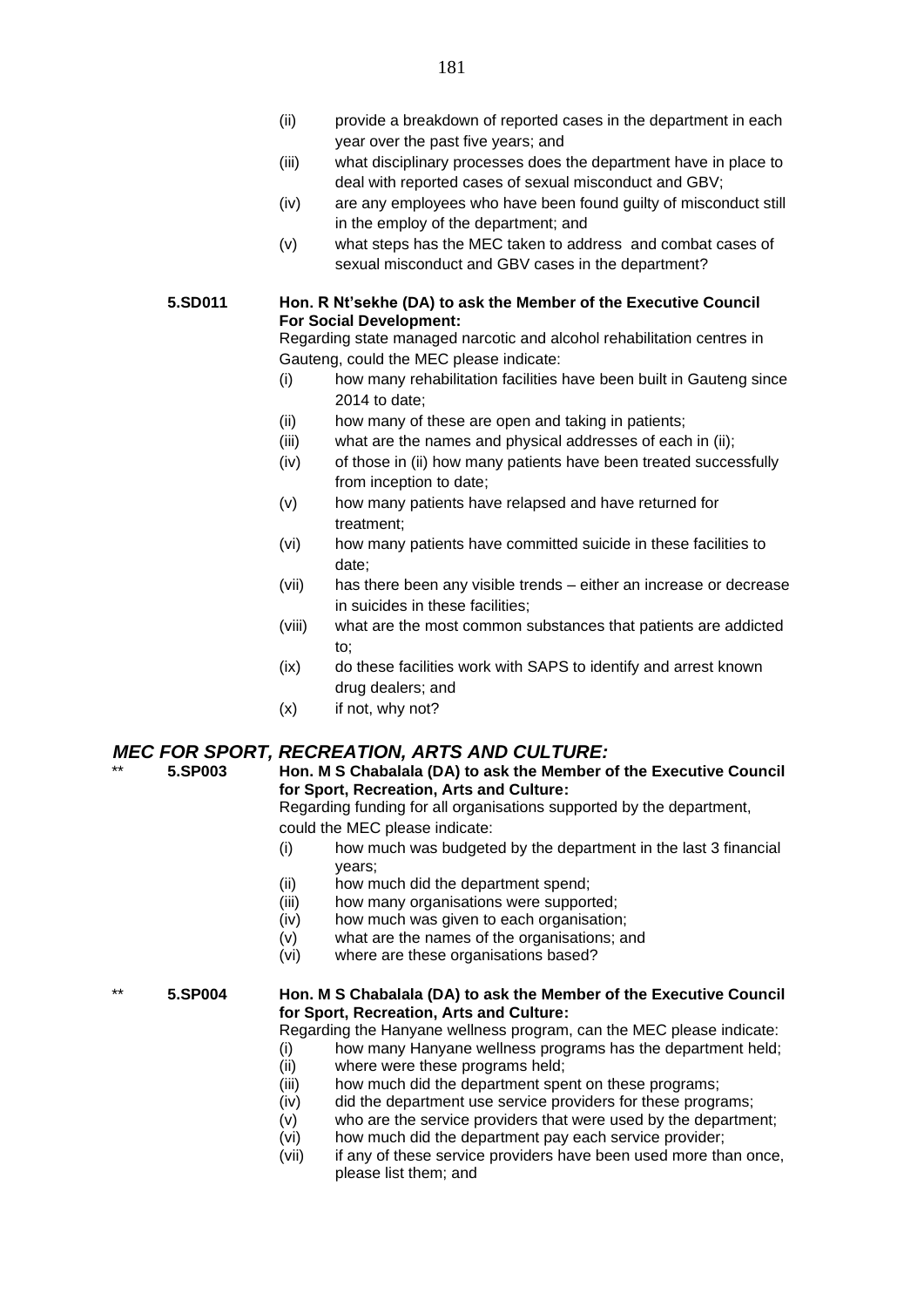(viii) what was the reason for making use of them more than once?

**5.SP006 Hon. M S Chabalala (DA) to ask the Member of the Executive Council for Sport, Recreation, Arts and Culture:** With regard to the expanded online library services that the Premier mentioned in his SOPA2022 could the MEC please indicate: (i) how many libraries in the province benefited from this program;

- (ii) what are the names and addresses of these libraries;
- (iii) did the department use the services of a third party; and
- (iv) if yes, who are the service providers that were used by the department; and
- (v) how much was each service provider paid?

**5.SP007 Hon. M S Chabalala (DA) to ask the Member of the Executive Council for Sport, Recreation, Arts and Culture:**

With regard to the gaming devices installed in the community libraries that the Premier mentioned in his SOPA2022 could the MEC please indicate:

- (i) how many libraries in the province benefited from this program;
- (ii) what are the names and addresses of these libraries;
- (iii) did the department use the services of a third party;
- (iv) if yes, who are the service providers that were used by the department;
- (v) how much was each service provider paid;
- (vi) how many young people have benefited; and
- (vii) how has this program impacted young people in the province?

#### **5.SP008 Hon. M S Chabalala (DA) to ask the Member of the Executive Council for Sport, Recreation, Arts and Culture:**

Regarding sporting academies in the province could the MEC please indicate:

- (i) where are these academies located (please provide the physical address for each);
- (ii) how much has the department given to these academies in the last 5 financial years;
- (iii) is the department monitoring and evaluating the performance of these academies;
- (iv) is the department happy with regards to the performance of these academies in relation to grassroots development; and
- (v) are these academies submitting financial statements with regards to funds provided by the department?

#### **5.SP009 Hon. P Atkinson (DA) to ask the Member of the Executive Council for Sport, Recreation, Arts and Culture:**

Regarding the incidents of sexual misconduct or gender-based violence (GBV) cases reported in the department, could the MEC please indicate:

- (i) what is the total number of reported cases of sexual misconduct and GBV cases in the department in each year over the past five years;
- (ii) provide a breakdown of reported cases in the department in each year over the past five years; and
- (iii) what disciplinary processes does the department have in place to deal with reported cases of sexual misconduct and GBV;
- (iv) are any employees who have been found guilty of misconduct still in the employ of the department; and